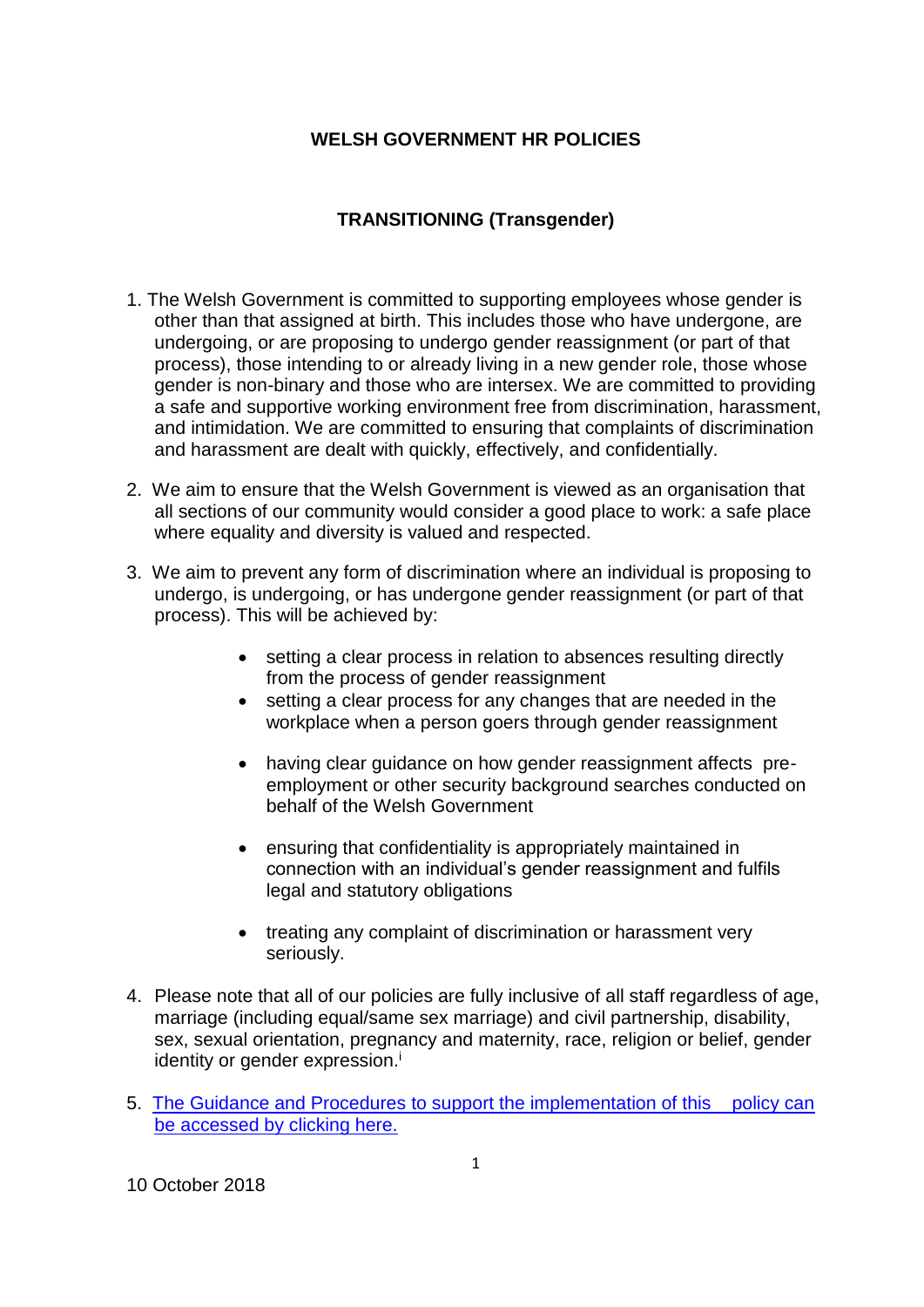## **WELSH GOVERNMENT HR GUIDANCE AND PROCEDURES**

### **TRANSITIONING (Transgender)**

### **CONTENTS**

- **1. [The Policy](https://documents.hf.wales.gov.uk/id:A13398006)** (*click to access)*
- **2. Roles and Responsibilities**
- **3. Guidance**
	- **3.1 What is transsexualism**
	- **3.2 The Legal Framework**
	- **3.3 Confidentiality**
	- **3.4 Discrimination, Intimidation and Harassment**
	- **3.5 Absences resulting directly from the process of transitioning**
	- **3.6 The Impact of this type of absence on managing poor performance and attendance**
	- **3.7 Changes within the Workplace – For more advice see Annex B – the Gender Transition Template**

#### **ANNEXES**

- **Annex A – Examples of eligibility for Special Leave in relation to transitioning**
- **Annex B – The Gender Transition Template**
- **Annex C – Changes to records resulting from transitioning**
- **Annex D – Glossary of Terms**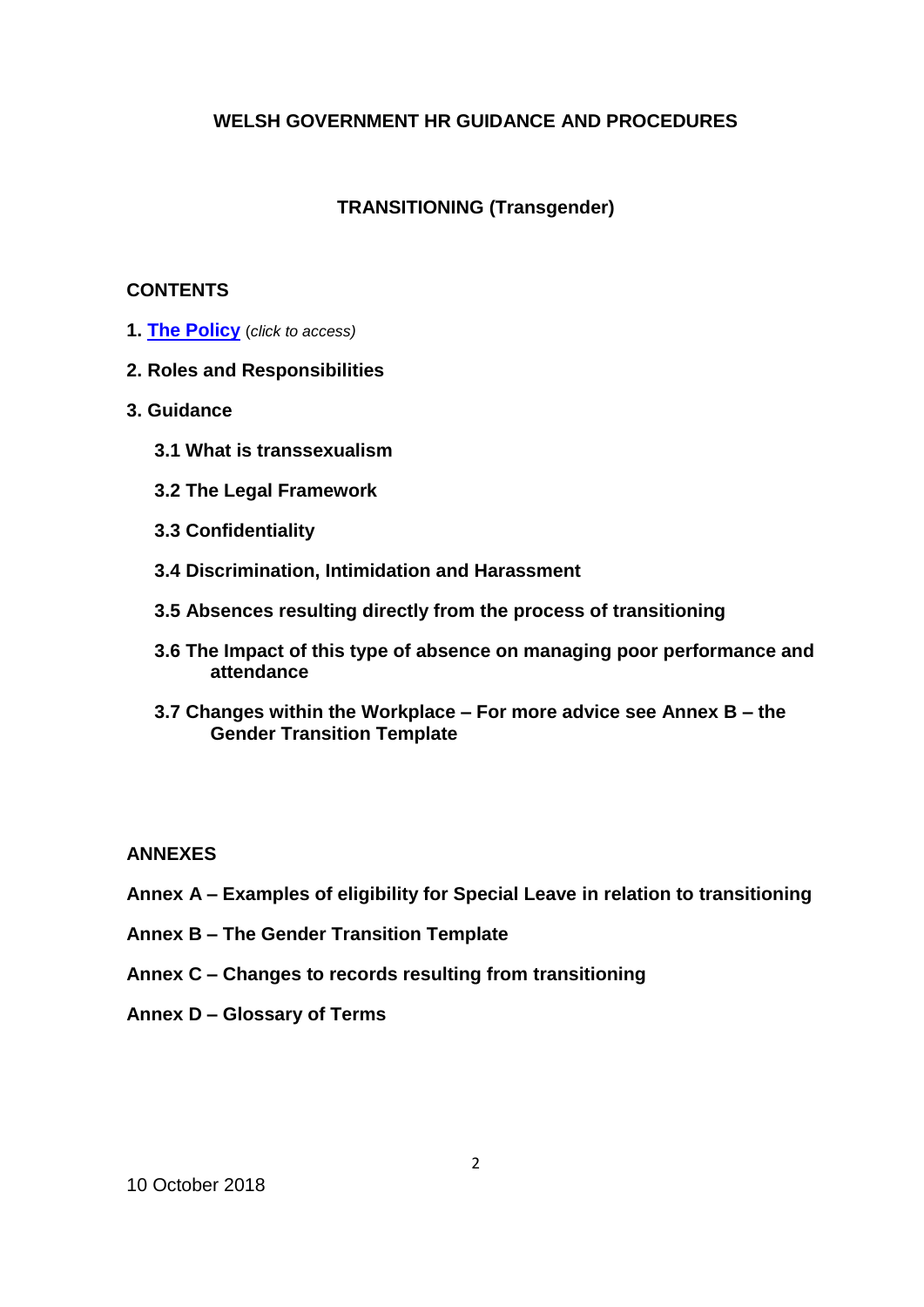## **Related Welsh Government Policies / Guidance**

[Attendance Management Policy](https://documents.hf.wales.gov.uk/id:A626416) [Dignity at Work Policy](https://documents.hf.wales.gov.uk/xclient/id:A629510) [Grievance Policy](https://documents.hf.wales.gov.uk/xclient/id:A631300) [Special Leave Policy](https://documents.hf.wales.gov.uk/xclient/id:A628328) [Special Leave Application E-Form](http://crmtools2011/DD2011/Runtime.aspx?wizardid=WIZ-32907-01749&pageid=PGE-08113-01750&instanceid=d8495ab6-dccf-42ad-a706-24ef6dae471c&instancetypename=&orgname=&etc=) [Equality and Diversity Policy](https://documents.hf.wales.gov.uk/xclient/id:A630382) [Recruitment Policy \(see Equality Statement\)](https://documents.hf.wales.gov.uk/xclient/id:A655615) [Workplace Adjustment Passport](https://documents.hf.wales.gov.uk/id:A12242608) Stress and Mental Health [\(including Risk Assessment Form\)](https://intranet/English/People/HealthSafetyWellbeing/OccupationalHealth/Pages/StressMentalHealth.aspx)

### **Useful Links**

PRISM - [the Welsh Government's LGBT staff network](https://intranet/english/aboutus/equalitydiversity/diversitynetworks/prism/Pages/Welcome.aspx)

A:gender – [the civil service support network for trans employees](http://www.agender.org.uk/)

[Gender Recognition Act Guidance](http://formfinder.hmctsformfinder.justice.gov.uk/t455-eng.pdf) (HM Courts and Tribunals)

Stonewall [guidance for supporting trans staff in the workplace](http://www.stonewall.org.uk/supporting-trans-staff-workplace) 

[The Workplace and Gender Reassignment: a guide for staff and managers](https://documents.hf.wales.gov.uk/id:A19939532/document/versions/published)

[Providing Services for Transgender Customers](https://www.gov.uk/government/uploads/system/uploads/attachment_data/file/484857/Providing_services_for_transgender_customers-a_guide.pdf)

[Recruitment and Retention of Transgender Staff](https://www.gov.uk/government/uploads/system/uploads/attachment_data/file/484855/The_recruitment_and_retention_of_transgender_staff-_guidance_for_employers.pdf)

[Welsh Government Employee Assistance Programme](https://intranet/English/People/HealthSafetyWellbeing/YouYourWellbeing/Pages/EmployeeAssistanceProgramme.aspx)

[Welsh Government Occupational Health Team](https://intranet/english/people/HealthSafetyWellbeing/OccupationalHealth/Pages/Welcome.aspx)

ACAS - [Avoiding Gender Reassignment Discrimination in the Workplace](http://www.acas.org.uk/index.aspx?articleid=5488)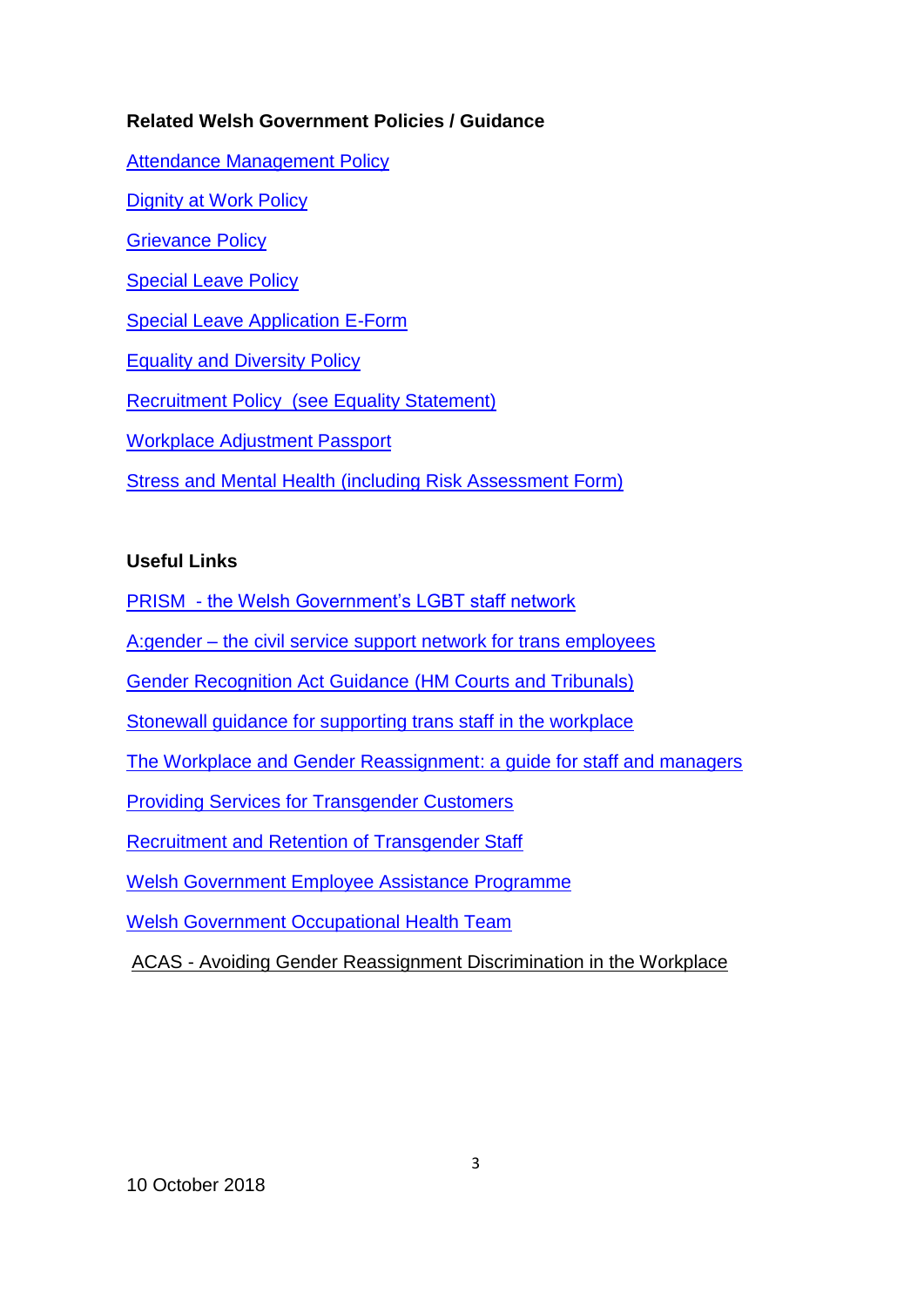### **1. [THE POLICY](https://documents.hf.wales.gov.uk/id:A13398006)** *(click to access)*

1.1 In conjunction with the Policy and this guidance, we suggest that you also read the following:

- A:gender guidance for staff and managers called ['The Workplace and](https://documents.hf.wales.gov.uk/id:A19939532/document/versions/published)  [Gender Reassignment'](https://documents.hf.wales.gov.uk/id:A19939532/document/versions/published)
- [Stonewall's guidance on trans inclusive policies](http://www.stonewall.org.uk/supporting-trans-staff-workplace)
- [Guidance to the Gender Recognition Act 2004](http://formfinder.hmctsformfinder.justice.gov.uk/t455-eng.pdf)

### **2. ROLES AND RESPONSIBILITIES**

### **2.1 Employees are responsible for:**

making themselves familiar with the policy and this guidance

#### **2.2 Managers are responsible for:**

- consulting the HR Business Partners if they have any concerns and or wish to discuss matters about the absence or proposed absence in relation to transitioning, or if they wish to raise points in relation to the operation of the policy and this guidance
- being guided by appropriate medical advice given by the employee's doctor or the Welsh Government's Occupational Health Adviser via the HR Case Advisory Team (CAT)
- where possible, agreeing in advance the amount of special leave allowable in respect of absences resulting from the process of transitioning and the dates to which it applies. Also considering applications to cover unexpected absences in exceptional cases such as where a doctor unexpectedly orders immediate treatment
- keeping in touch with the employee and being guided by their wishes as far as possible.
- ensuring that any medical certificates covering absences relating to the transitioning are forwarded promptly to the Corporate Shared Service Centre to be annotated on the employee's personnel record.
- following the policy and this guidance on maintaining confidentiality of individuals undergoing transitioning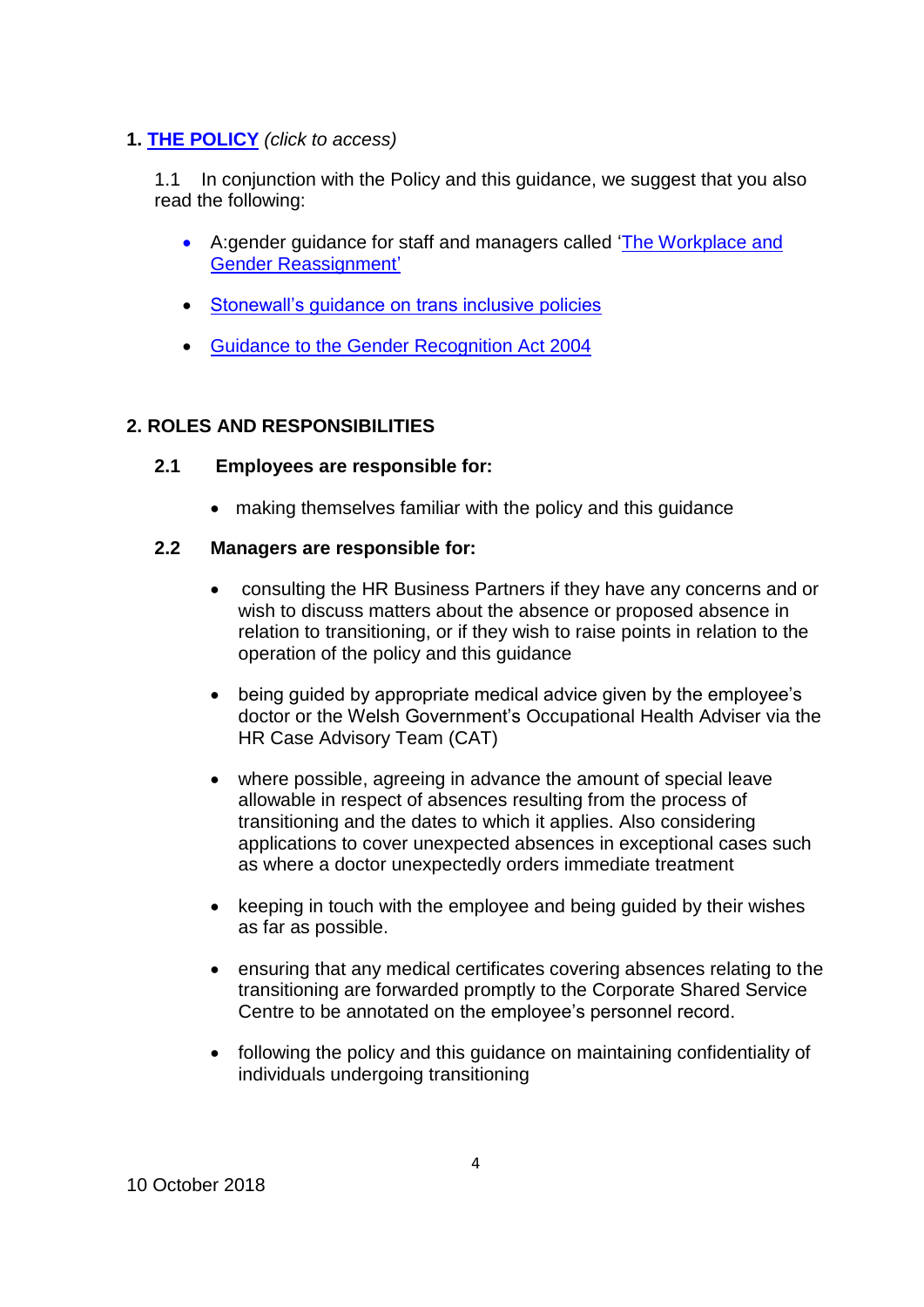- Using the Checklist at Annex B, to aid discussion if requested by the employee with the employee and also Annex C to ensure that all necessary steps are taken – both if preferred by the employee
- Supporting the use of a Workplace Adjustment Passport and any reasonable adjustments

## **2.3 The HR Case Advisory Team is responsible for:**

- advising on all aspects of the policy and this guidance and procedures;
- seeking Occupational Health advice as and when necessary and advising employees and managers;
- following the guidance on maintaining confidentiality of individuals undergoing transitioning

### 2.4 **The Corporate Shared Service Centre is responsible for:**

- processing requests for special leave where authorised by the line manager via the Special leave E-Form
- keeping a record of the amount of special leave in respect of absences resulting from the process of transitioning
- Supporting the employee in respect of changes to personnel records e.g. name and title
- following the guidance on maintaining confidentiality of individuals undergoing transitioning

### 2.3 **HR Business Partners are responsible for**:

 advising employees and line managers on the policy and this guidance and signposting to relevant guidance and support mechanisms

### **3. GUIDANCE ON TRANSSEXUALISM AND GENDER REASSIGNMENT (TRANSITIONING)**

### 3.1 **What is transsexualism?**

3.1.1 Transsexualism is a term that, in the past, was used to describe those undergoing medical gender reassignment, and is no longer generally used and it can be offensive to some people to be referred to as a transsexual. Transgender people experience a sense of their gender which does not match the gender assigned to them at birth so that, for example, someone who has been assigned as 'male' at birth, raised as a boy and who has lived their life regarded by everyone as a man, may regard their true self (or 'gender identity') as more closely aligned with the female gender. A person assigned 'female' at birth may similarly identify with the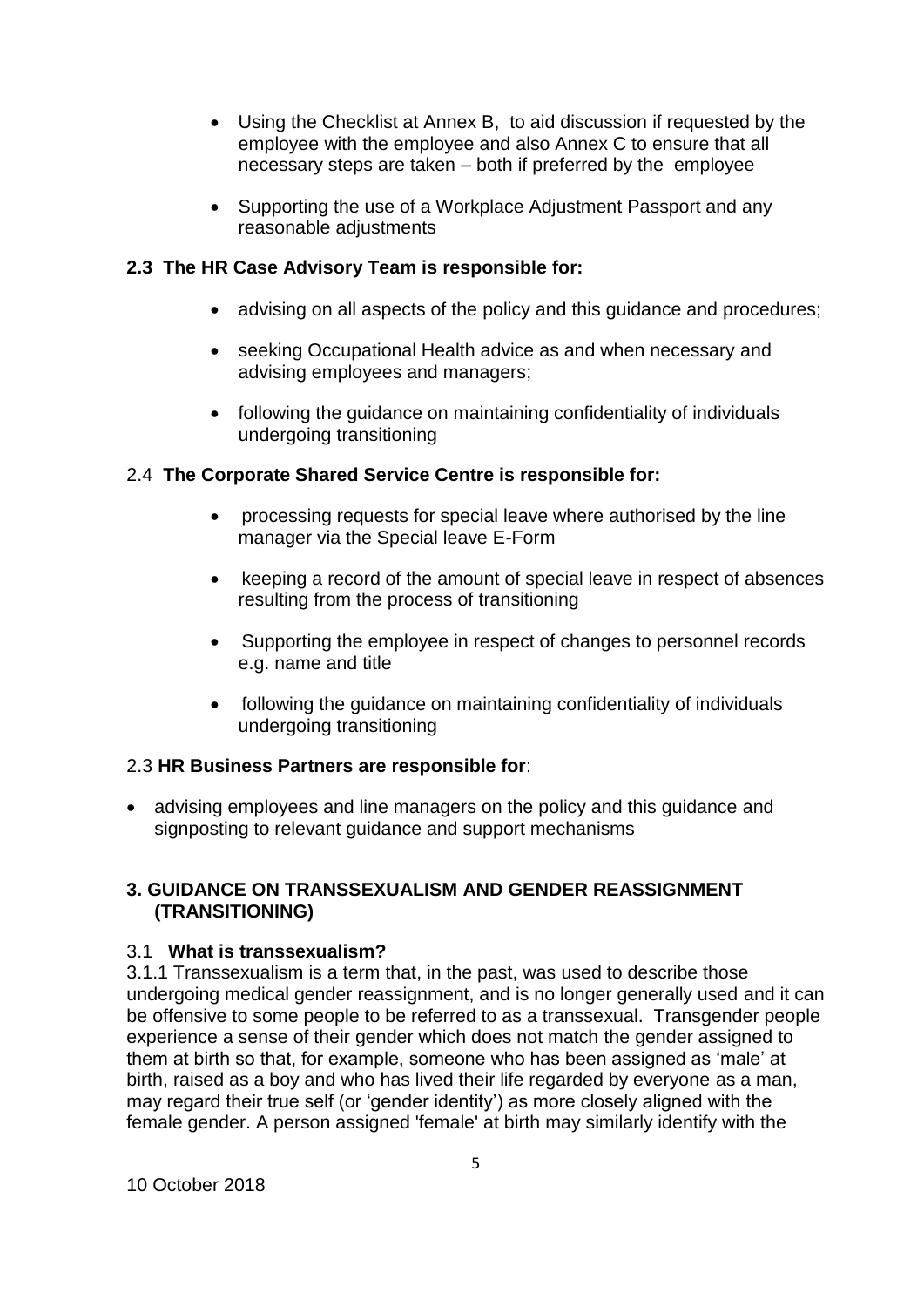male gender. Some people may identify as a combination of both, or of neither. Gender dysphoria is a term used to describe the sense of distress that may accompany the mismatch between a person's gender identity and their assigned gender. It should not be assumed that the goal of every individual's transition is to change their physiology or legal gender. If a trans person chooses not to undergo any medical intervention or gain a GRC, they are still entitled to dignity and respect along their chosen path of transition, whatever that may be.

3.1.2 Depending on the degree of gender dysphoria, people with this condition find themselves inexorably driven to live in their acquired gender. Resistance to this drive, usually as a result of social pressures to conform to society's norms and expectations, frequently leads to intense anxiety, depression and, sometimes, suicide. The accepted way of relieving the condition is for the individual to 'transition' to the gender in which they feel comfortable. Attempts in the past to alter a person's established sense of gender identity have been inevitably unsuccessful, and can lead to mental ill-health. Physiological reassignment treatments have high success rates.

3.1.3 Some trans people seek medical assistance to make their body conform with their gender identity through a variety of medical interventions, but this will vary from individual to individual. Many trans people have not undergone, nor do they intend undergoing, any form of surgery. It should not therefore be assumed that the goal of every individual's transition is to change their physiology or legal gender. If a trans person chooses not to undergo any medical intervention or gain a Gender Recognition Certificate, are still entitled to dignity and respect along their chosen path of transition, whatever that may be.

3.1.4 The provisions of this guidance are also intended to support intersex and nonbinary staff.

## **3.2 The Legal Framework**

3.2.1 The Equality Act 2010 says that a person must not be discriminated against because they are a transsexual person. For example a person who was born female decides to spend the rest of his life as a man. In the Equality Act it is known as gender reassignment. All transsexual people share the common characteristic of gender reassignment.<sup>1</sup>

3.2.2 To be protected from discrimination related to gender reassignment or, our preferred term 'transitioning', an individual does not need to have undergone any specific treatment or surgery to change from their birth sex to their preferred gender. This is because changing physiological or other gender attributes is a personal process rather than a medical one. They can be at any stage in the transition process – from proposing to reassign gender, to undergoing a process to reassign gender, or having completed it.

 $\overline{a}$ 

<sup>&</sup>lt;sup>1</sup> Our policy and guidance treats 'gender identity' as a protected characteristic rather than 'gender reassignment' as the term used in the Equality Act 2010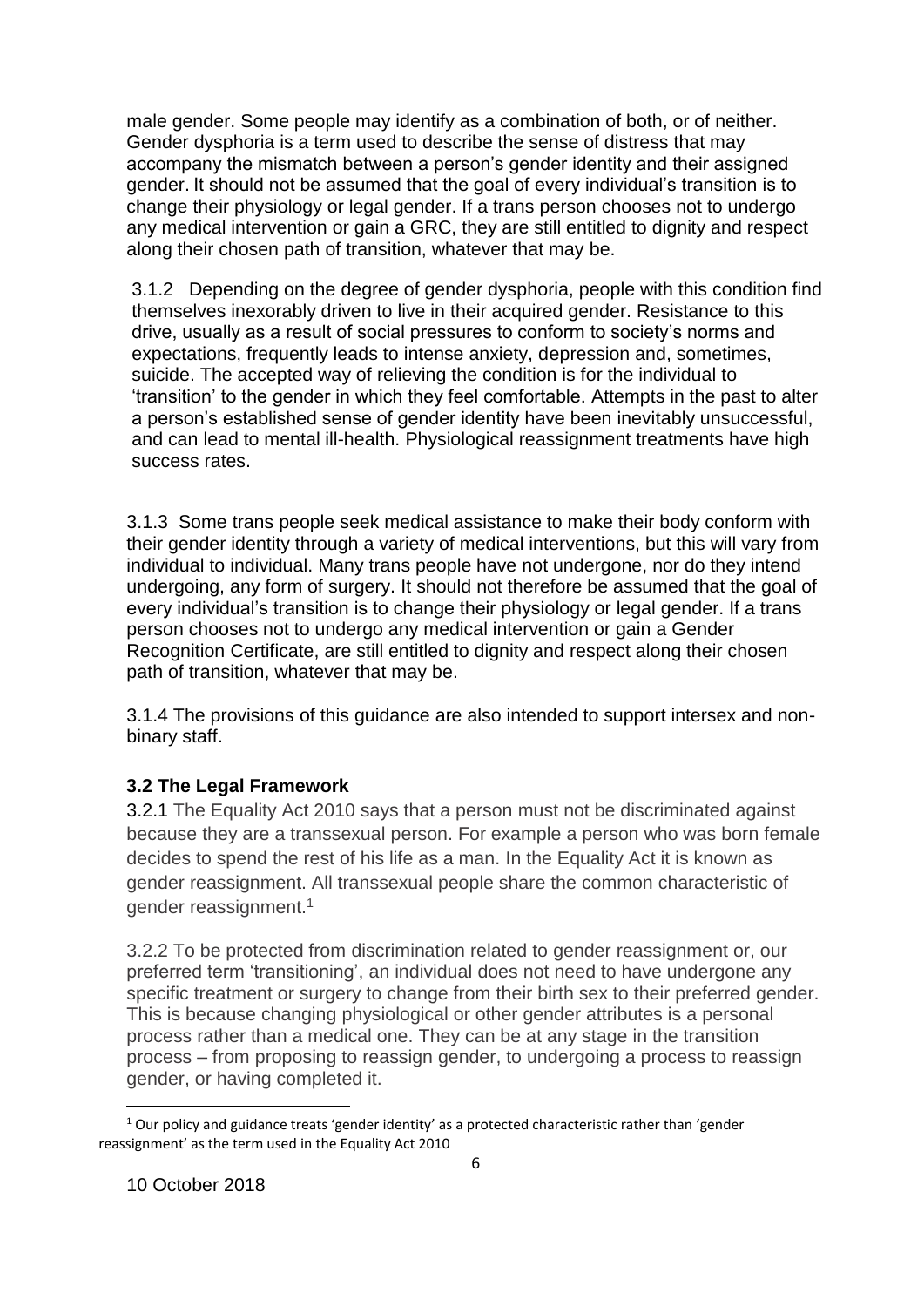3.2.3 The Equality Act contains specific provisions dealing with absences from work because of transitioning. This includes the need not to treat a transsexual person any less favourably in relation to such absences than they would be treated in relation to sickness absence.

3.2.4 The Act provides that it is discrimination to treat a person undergoing transitioning less favourably. Gender reassignment in UK law is a primarily social process of intending to live or already living in the new gender role.

3.2.5 The Act also places a general statutory duty on all public authorities and other bodies exercising functions of a public nature, when carrying out their functions, to have due regard to the need to:

- eliminate unlawful discrimination, harassment and victimisation;
- advance equality of opportunity between different groups; and
- foster good relations between different groups.

3.2.6 In the context of employment policies and procedures, public authorities and other bodies exercising functions of a public nature are required to ensure that they adequately cover trans employees – giving particular attention to confidentiality, harassment, allocation of resources, recruitment, training, secondment, internal job vacancies, career development including promotion, pensions and other benefits such as insurance

3.2.7 **[The Gender Recognition Act 2004](http://www.legislation.gov.uk/ukpga/2004/7/contents)** provides legal recognition of people in their acquired gender. Under this Act, a person is able to apply to the Gender Recognition Panel<sup>2</sup> for legal recognition of their acquired gender, following which they may be given a Gender Recognition Certificate (GRC) that recognises the acquired gender and allows the individual to apply for a new birth certificate in that gender**.**

3.2.8 A person does not require a GRC to live in their acquired gender – the Gender Recognition Act only confers legal recognition of that gender in certain areas. Some trans people will not be able to gain this legal recognition, for example, if they have lived less than two years in their acquired gender or if they continue in a marriage that existed at the time of their gender transition. In such cases, the gender at birth will continue to apply for some legal purposes, even though they are otherwise entitled to live their lives in their acquired gender. It is very important to ensure that there is no discrimination against trans people even though they do not hold a Gender Recognition Certificate. The Welsh Government will amend all records to match the new gender although HMRC and Pension provisions may only be changed once a new birth certificate is obtained following the receipt of a GRC.

 $\overline{a}$ 

<sup>&</sup>lt;sup>2</sup> The [Gender Recognition Panel](https://www.gov.uk/apply-gender-recognition-certificate/how-to-apply) assesses applications from transsexual people for legal recognition of the gender in which they now live. The Panel was set up under the Gender Recognition Act 2004 and ensures that transsexual people can enjoy the rights and responsibilities appropriate to their acquired gender.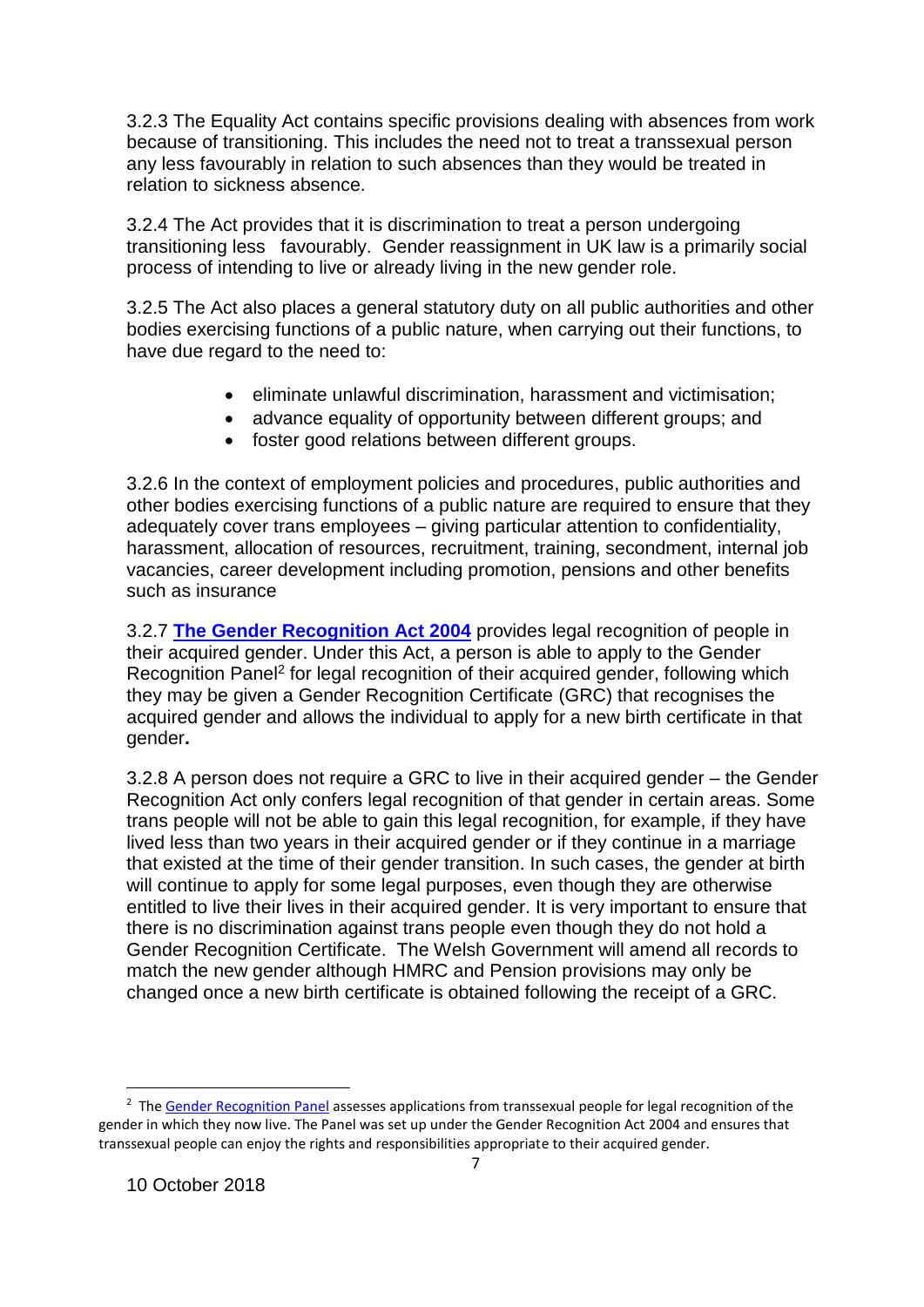**3.2.9 Data Protection Act 1998 -** Under this Act, gender identity and gender reassignment would constitute 'sensitive personal data' for the purposes of the legislation and must be processed as such.

3**.**2.10 Human Rights Act 1998 [Article 8](https://www.equalityhumanrights.com/en/human-rights-act/article-8-respect-your-private-and-family-life)

### **3.3 Confidentiality**

3.3.1 The Welsh Government will not disclose if anyone is trans or that they have gone through, propose to or are going through transitioning unless it obtains their written consent to do so and will treat them no differently or no less favourably from any other employee.

3.3.2 The employee may want to tell their manager about their situation so that they can provide support but the manager must not tell anyone else without the employee's permission. If an individual is content for colleagues to be told, then the Manager should discuss with them the method, and agree a communication plan (see Annex B)

3.3.3 Employees going through transitioning and who require special leave under the policy , and this guidance, where no one in their office, including their manager, is aware of this, or who prefers not to disclose their status should contact the HR Case Advisory Team (HR CAT).

### **3.4 Discrimination, Intimidation or Harassment**

3.4.1 The Welsh Government will not [tolerate discrimination, intimidation or](http://intranet.active.hmrci/hrlg/hrl/hrg3/hrg3_1.htm)  [harassment on the grounds of transitioning](http://intranet.active.hmrci/hrlg/hrl/hrg3/hrg3_1.htm) and will treat a complaint of discrimination on these grounds seriously. Discrimination, intimidation or harassment on the grounds of transitioning will lead to disciplinary procedures being instigated which may result in action up to and including the dismissal of any employee who is found to have acted in this way.

3.4.2 Discrimination by association or perception is also unlawful under the Equality Act 2010. For more information on discrimination and harassment please see our [Dignity at Work Policy.](https://documents.hf.wales.gov.uk/xclient/id:A629510)

### **3.5 Absences resulting directly from the process of transitioning**

3.5.1 Absences resulting directly from the process of transitioning will be dealt with as paid special leave, unless the absence is for half a day or less, in which case it may be recorded as a flexi credit.

3.5.2 This will remove any disadvantage associated with such absences as, where granted, the absence will not count towards reduced pay or absence management.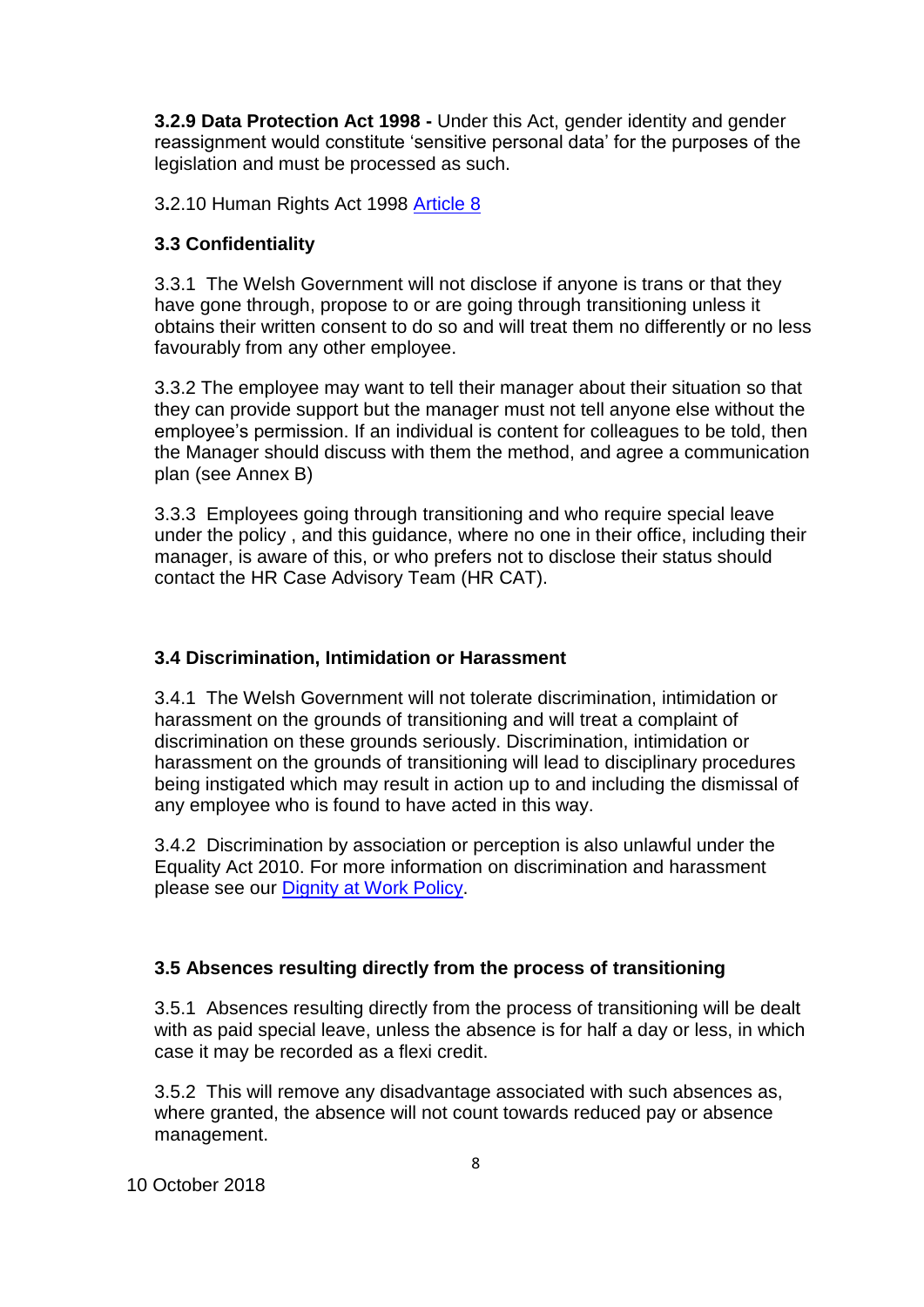3.5.3 Special leave is not available to cover any other sickness absence, even if indirectly due to transitioning. For example, a manager will not grant special leave for absence for, as an example, shingles, even if the doctor suspects it results from having had major surgery. For further examples of what is covered and what is not, refer to the table at Annex A. Where the position remains unclear, employees and managers can seek further advice from the occupational health advisor via the HR CAT

3.5.4 Special leave for absences arising directly from transitioning does not affect an employee's entitlement to special leave for other reasons. Applications for special leave for other reasons should be considered under the Special Leave Policy disregarding any special leave for transitioning.

3.5.5 Employees may apply for special leave where

- they advise of their intention to undergo, are undergoing or have undergone transitioning;
- the period of absence is directly due to the process transitioning as included in the table below.

3.5.6 Employees who wish to apply for special leave for absences resulting from the process of transitioning, must first have advised their manager of their intention to undergo gender reassignment (except where the HR CAT have been involved as set out in paragraph 3.3.3). Employees can apply to their manager using the [Special Leave E-Form](http://crmtools2011/DD2011/Runtime.aspx?wizardid=WIZ-32907-01749&pageid=PGE-08113-01750&instanceid=8d902759-9b97-436e-b9fd-8fe13b6b9f05&instancetypename=&orgname=&etc=) for special leave to cover such absences. These can be granted in principle even if the period of absence is not known in advance of the start of the absence period and needs to be established on return to work. Since the E-Form application automatically fires a notification to the line manager, the HR CAT will support the employee to make an application manually.

3.5.7 Employees should provide a Fit Note for any absences over 7 calendar days and keep their manager informed about the period of absence while they are off work. To protect confidentiality, medical certificates should not specify detail of the transitioning, e.g. the cause of absence may show "operation" rather than "gender reassignment surgery".

3.5.8 Although the majority of these absences should be approved in advance, managers (or the HR CAT) may approve special leave in respect of absences resulting from the process of transitioning after an absence has been taken:-

- to cover unexpected absences in exceptional circumstances, for example, surgery is arranged at short notice due to a cancellation, or
- where the manager (or the HR CAT) was not able to make a decision in advance.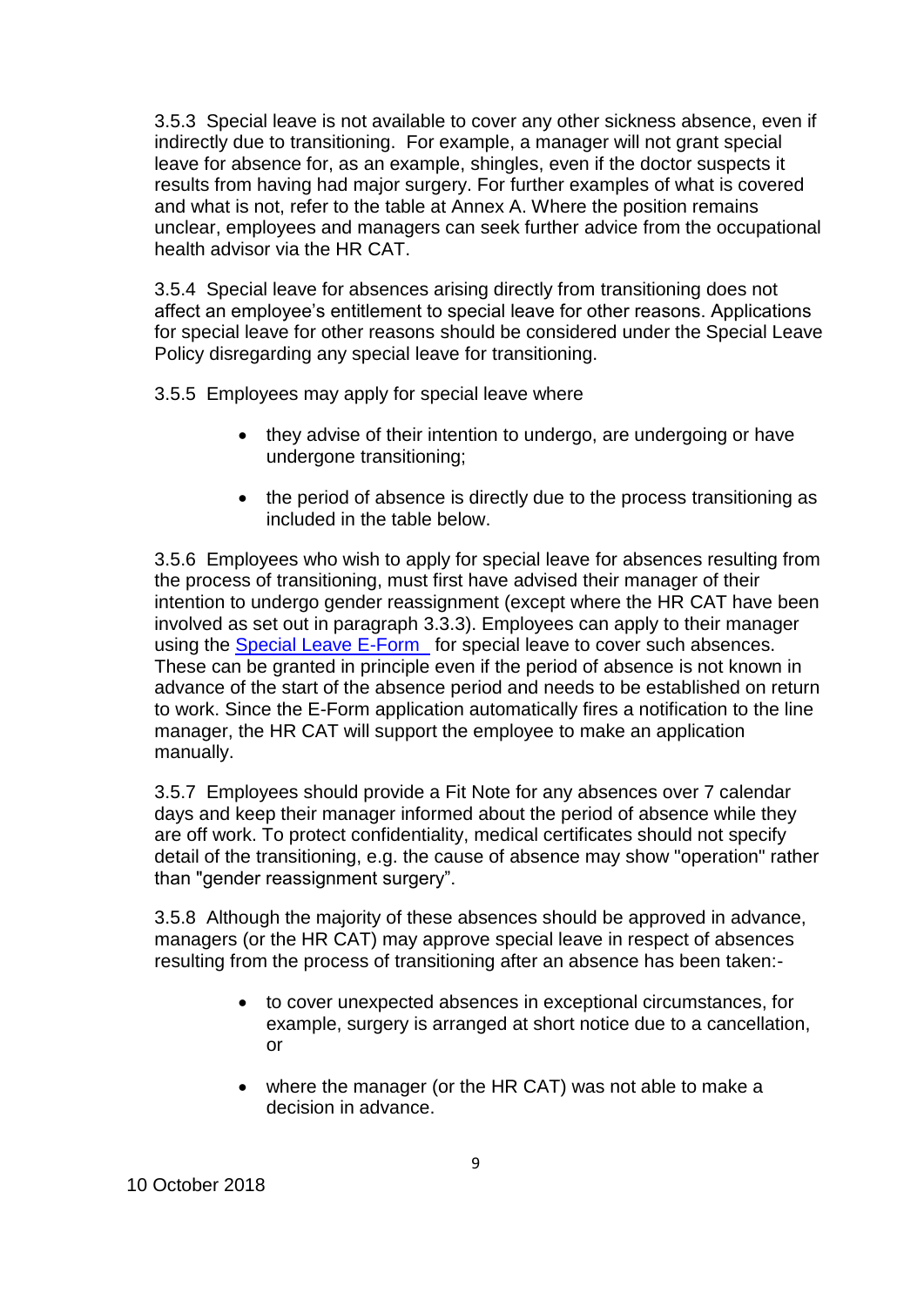3.5.9 In such cases employees should write to their manager (or the HR CAT), as soon as possible, stating the reasons why they believe the absence should be granted as special leave.

3.5.10 The exact amount of paid special leave will vary as managers (or the HR CAT) will consider each case on an individual basis. Overall, the maximum normally allowable is 92 days in any 12-month period but a greater amount may be allowed in the 12 month period following major surgery, subject to Occupational Health advice, which will be provided via the HR CAT.

### **3.6 The Impact of this type of absence on managing poor performance and attendance**

3.6.1 All periods of absence resulting directly from the process of transitioning and dealt with as special leave will not be considered in poor performance issues or count as poor attendance. However, managers and the HR CAT will take any absence not resulting from the process of transitioning into account when deciding whether or not to apply poor attendance procedures.

3.6.2 The table at Annex A shows examples of eligibility for paid special leave, but employees should try to arrange appointments outside normal working hours if possible.

### **3.7 Changes within the Workplace – For more advice see Annex B – the Gender Transition Template**

**3.7.1 Change of duties -** A member of staff undergoing transitioning may request to have a change in their duties, but they should not be expected or required to do so. Employees will be supported to remain in their current role - for example they may wish to avoid heavy lifting or may request to be moved from a public-facing role. Such a request will be considered in line with the business needs of the organisation.

**3.7.2 Pensions -** Changes to an employee's gender may affect their pension benefits. The HR CAT will work with the [Pensions T](mailto:SharedServiceHelpdesk@gov.wales)eam to ensure a smooth administrative transition.

**3.7.3 Uniforms -** If an employee in a public-facing role which requires the wearing of a uniform is undergoing transitioning, they will need to arrange a new uniform with their manager (or the Corporate Shared Service Centre)

**3.7.4 Disclosure -** The employee is encouraged to work with the HR CAT and their manager to use a gender transition template to plan for informing colleagues of their gender reassignment and their transition to their acquired gender.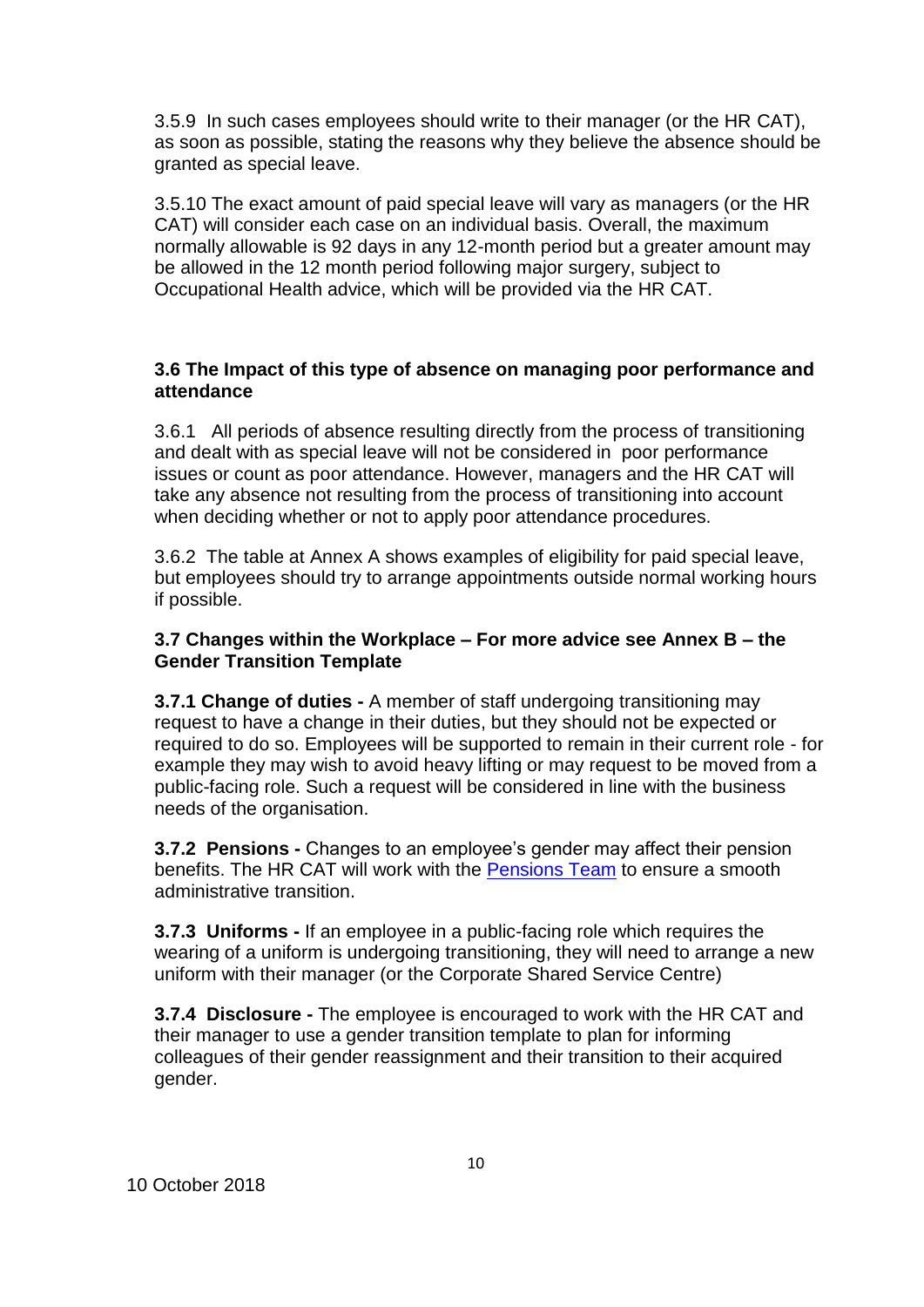**3.7.5 Use of Welsh Government facilities -** Welsh Government recognises that employees know how to choose the facilities that match their gender identity. Employees cannot be asked to use alternative facilities, such as the accessible or gender neutral toilet. We have gender neutral toilets in some of our offices (all single-user toilets are gender neutral.)

**3.7.6 Handling of media interest -** Should the media take an interest in the transitioning of an employee, the individual concerned should work with their manager (or the HR Business Partner) and the media team to handle any enquiries sensitively.

**3.7.7 Change of name -** Some records will need to be changed before, or on an employee's first day in their acquired gender. Any member of staff, regardless of gender or acquired gender, can choose to use the gender neutral title Mx, if they so wish. Employees should work with the Corporate Shared Service Centre to change records. See Annex C (including note re: Diversity Data) for reassignment.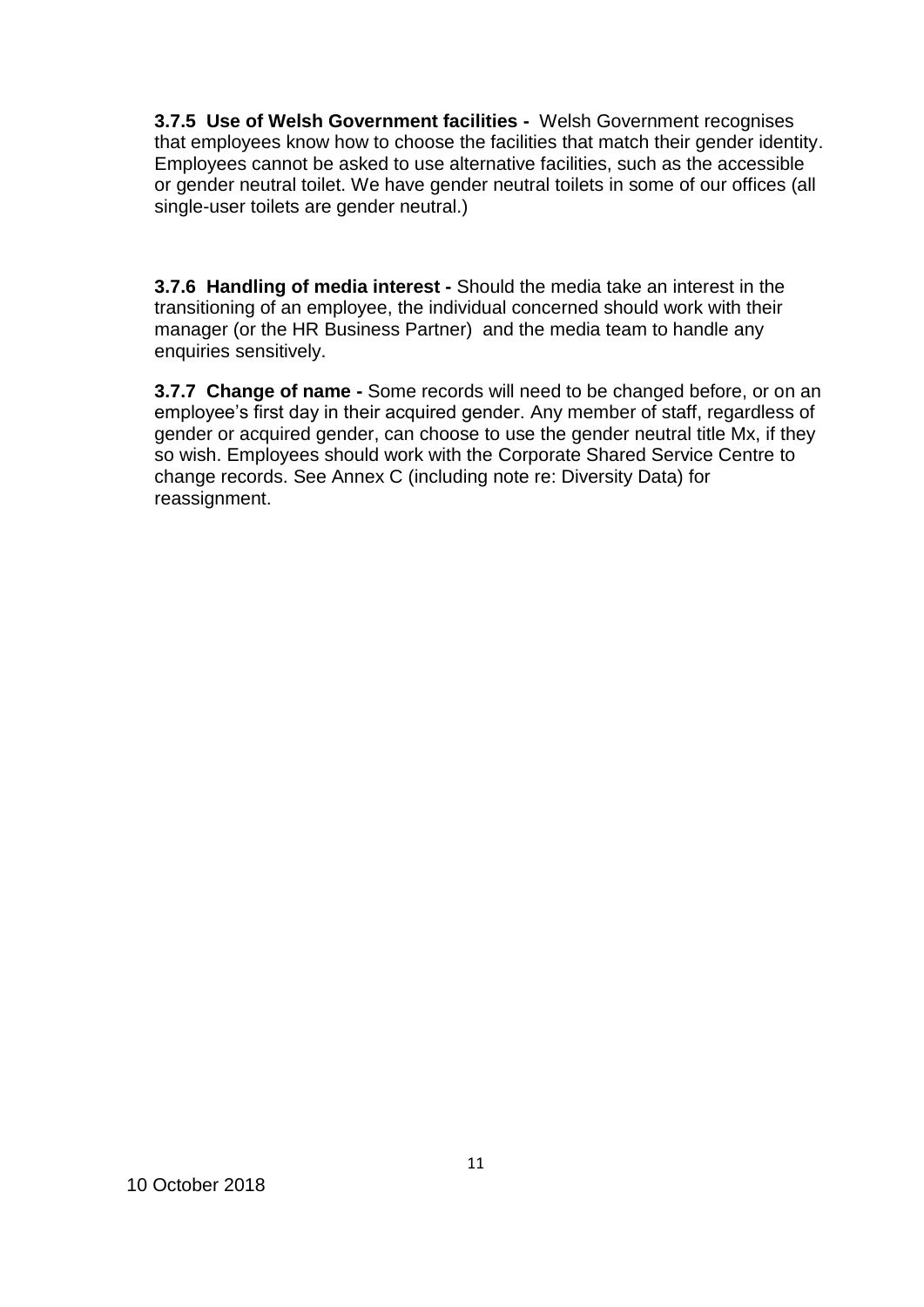## **Annex A – Absences eligible for Special Leave in Transitioning**

## **Reason for absence which ARE eligible for SL**

- 1. Appointments with psychiatrists, psychologists or counsellors to
	- assess gender dysphoria, in relation to the condition generally, not just in relation to work.
	- support through the process of transitioning
	- provide referrals for medical interventions that will help to live and work effectively in the acquired gender

2. Appointments with healthcare professionals for blood tests, blood pressure monitoring, hormone therapy consultations and injections

3. Surgical interventions that will help the individual to live and work effectively in the acquired gender :

- genital surgery
- breast surgery, including mastectomy, augmentation and correction of asymmetry
- throat surgery (Adam's apple removal/reduction and/or vocal chord surgery)
- facial feminisation surgery, for example rhinoplasty (nose re-shaping)
- hair transplantation

To include the surgery itself, any hospital stay and the immediate recovery period (the period for which a specialist explicitly instructs a patient to restrict their activities and not return to work in order to not jeopardise the benefit of the procedure) and any complications directly arising from the operation.

4. Appointments required for pre-surgical assessment and post-surgical follow-up, including pre-surgical hair removal from the area to be subjected to surgery. This will include the genital area and also other areas of the body from which any donor skin/flesh is taken.

5. Facial hair removal for gender reassignment purposes

## 6. Speech therapy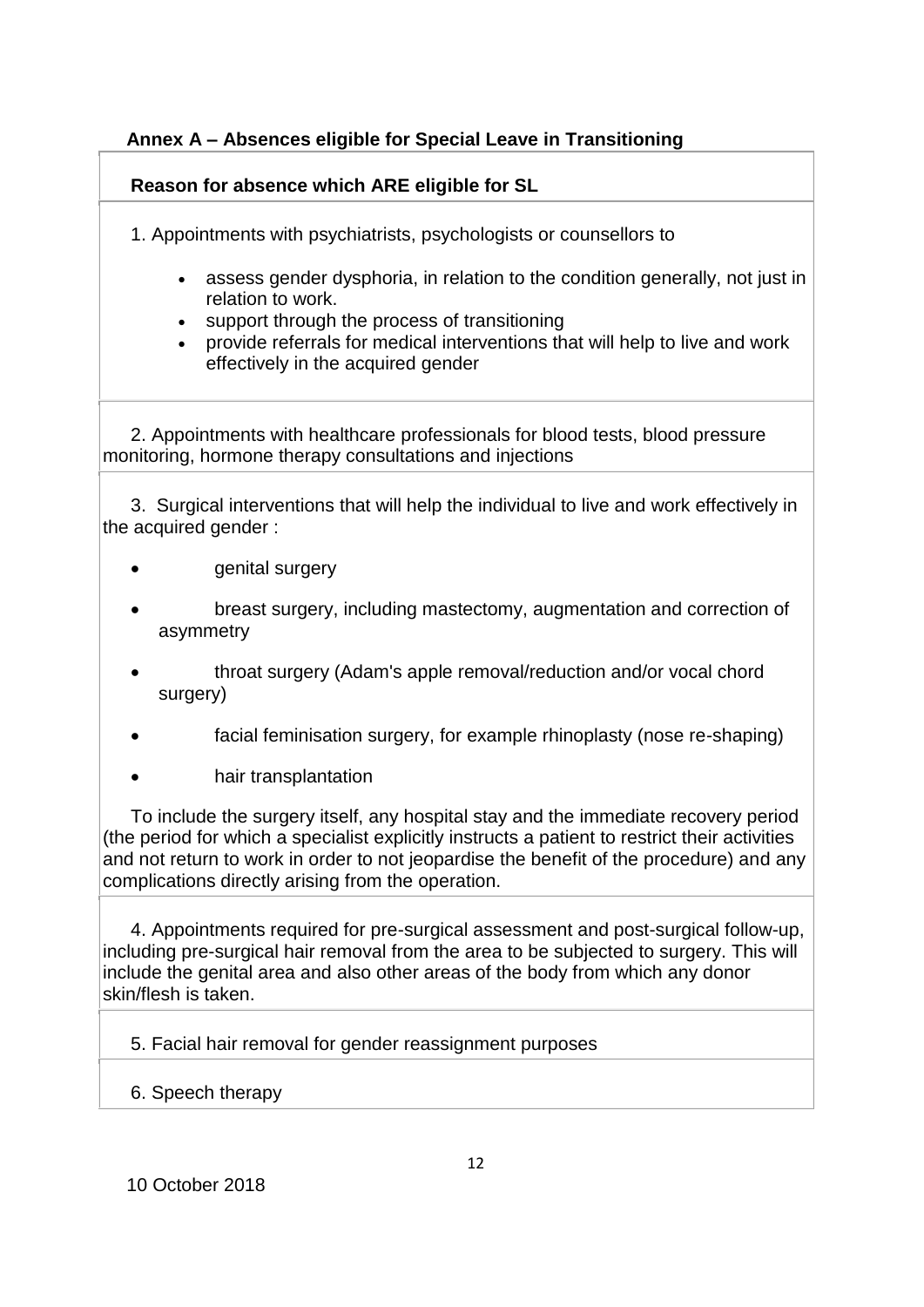# **Reasons for absence which ARE NOT eligible for SL**

7. Appointments with healthcare professionals for a:

- general check up
- reason unconnected with the transitioning
- reason not directly related the process of transitioning

8. Treatment for any illness or condition not directly related to the process of transitioning.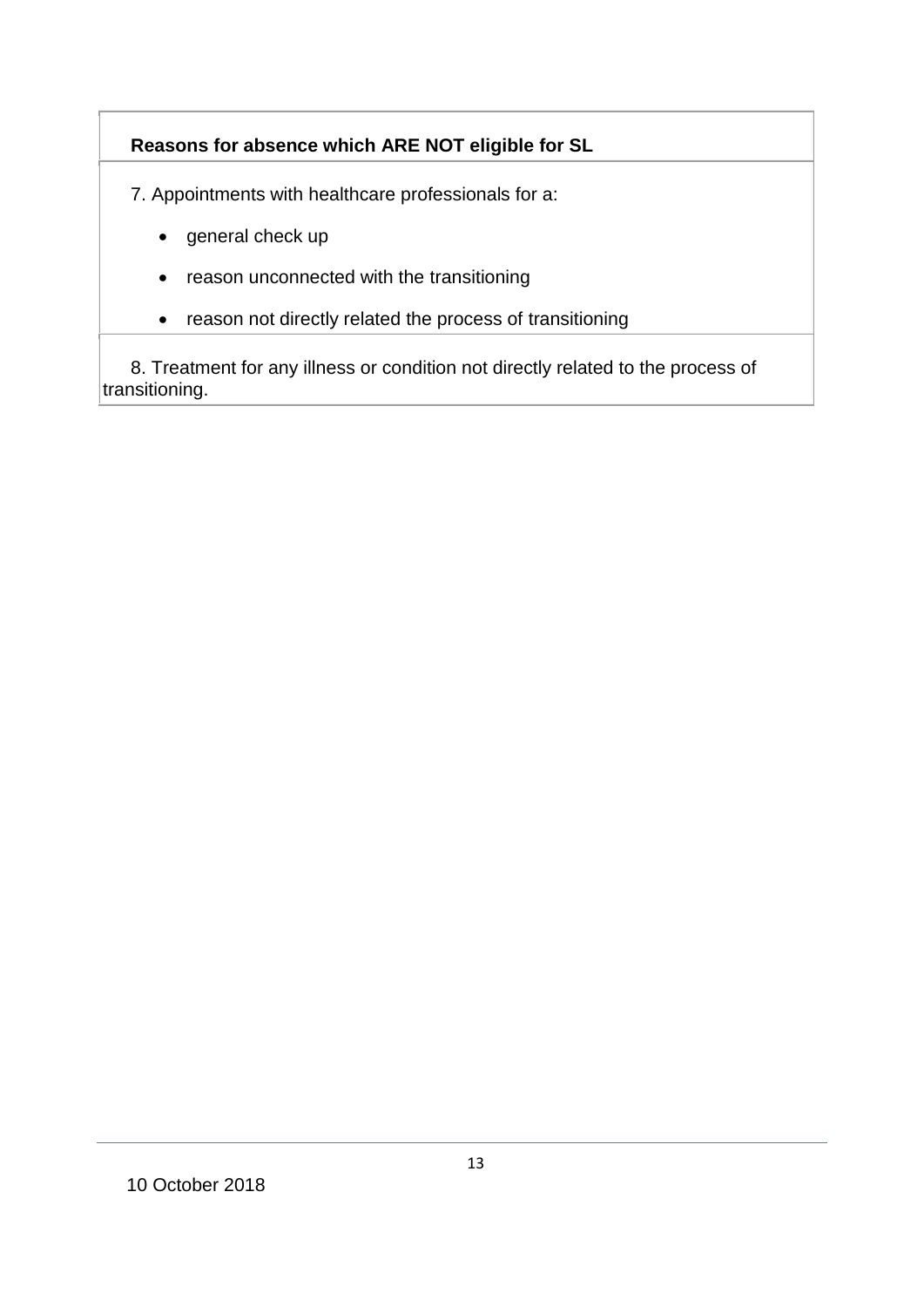**Annex B**

## **GENDER REASSIGNMENT - TRANSITIONING TEMPLATE**

These notes, accompanying the gender transition template, are written from the perspective of the individual undergoing transitioning, but are equally intended to assist the manager of such an individual.

**Please note:** The use of the template is optional, and the level of detail entered is purely a matter for the individual. The individual and manager may use it simply as an aide-memoire of the possible steps which transitioning may take, or they may fill it in together as the individual's plans for transitioning emerge. Managers should not impose the use of the template on an individual nor use it to dictate the pace of all or any part of the transitioning process.

Under no circumstances should this information be passed to anyone else without the express permission of the individual undergoing transitioning.

Things to think about:

## **1. Information before you disclose your intentions***:*

If you wish to talk to other trans people about their experience in the workplace, you can contact

- PRISM WG Staff LBGT+ network, who can provide peer support.
- XXXXXXXXXXX
- XXXXXXXXXXX
- XXXXXXXXXXX
- XXXXXXXXXXX
- XXXXXXXXXXX
- XXXXXXXXXXX
- XXXXXXXXXXX
- XXXXXXXXXXX

## **2. Telling people about your situation:**

Who to tell first? You have a choice:

- HR Business Partner
- Your manager
- A close colleague or colleagues
- PRISM
- Your union representative

10 October 2018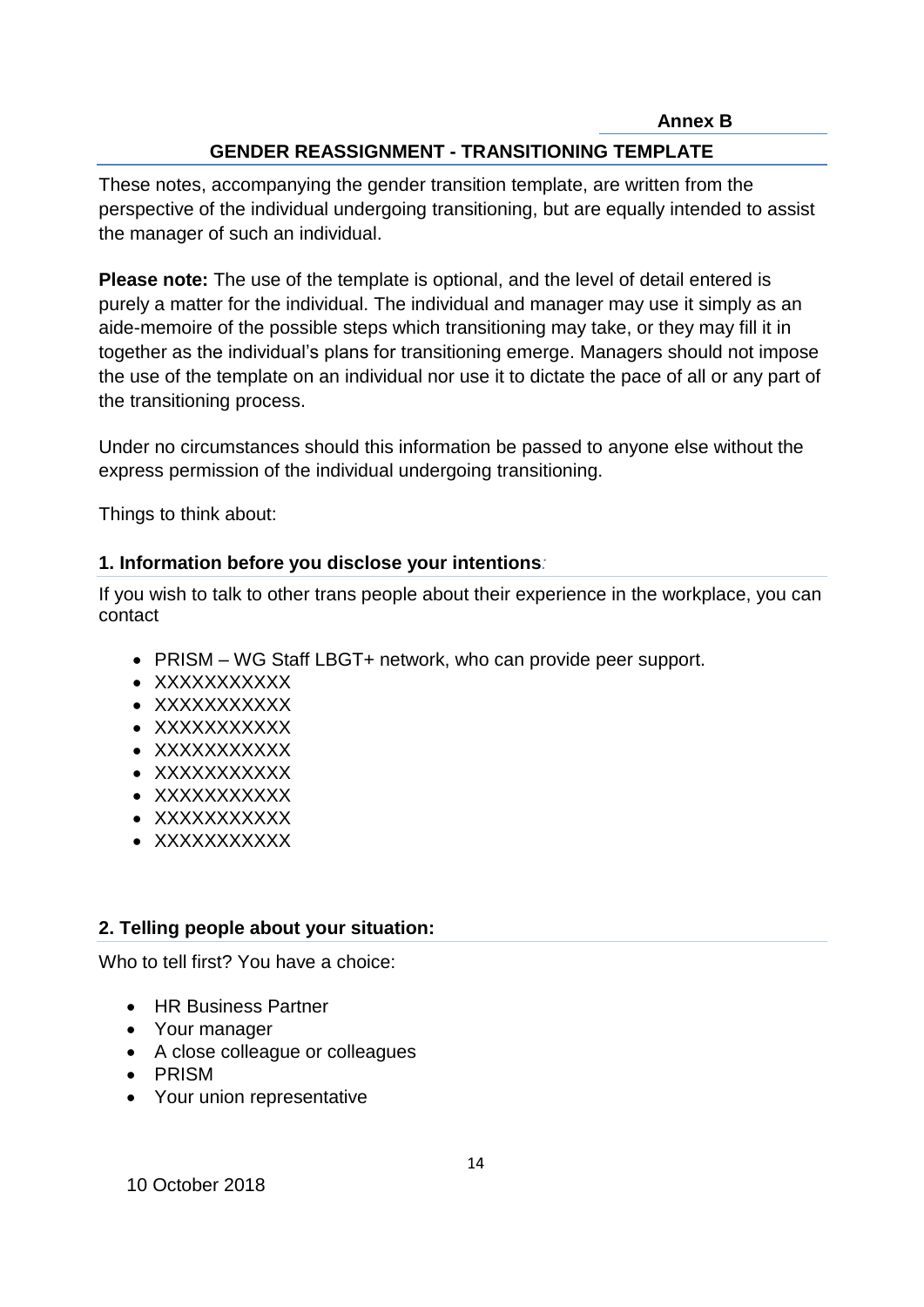Colleagues - colleagues are obliged to keep your information confidential unless you give permission to do otherwise. If telling close colleagues, you should ask them to keep the matter confidential if this is what you wish.

## **3. Planning your gender reassignment:**

It helps everyone if you can plan your transition. It won't be possible to be too precise to start with and much will remain flexible around any medical treatments and your own intentions. You should not feel pressured to make your gender change at work until **you**  are ready. Similarly, you should not be pressured in any way to unnecessarily delay your transition.

You can make plans directly with your manager if you are happy to do so, or you might prefer to have someone else in the office as a confidential contact and co-ordinator for your gender transition (a sort of personal project manager or mentor).

Try to plan the following. Each of these is dealt with in further detail below:

- telling your colleagues what is going on
- getting ready for your first day in your new role
- changing things to your new name
- any medical appointments and absences

The template may be used to help you and your manager, to make sure things get done when you need them to, and people get to know what they need to know about your plans when they need to know them.

## **4. Your medical appointments and absences**

In order to treat gender dysphoria, you may require medical assistance and undergo a variety of medical interventions which are included in the template, though you may not require or want them all as part of your own transitioning.

At the date of your gender transition, you are unlikely to know what forms of intervention you will need or when, although you may have some idea. As your treatment plan develops with your own medical advisors, you will be able to provide more detail as time goes on, so that your manager or 'project manager' can be given precise dates on which you will be absent.

The Welsh Government has an interest in helping you develop confidently in your new gender role and will support you as far as possible in doing so. You can help this by planning your absences around your work as far as possible in advance. The Welsh Government recognises that certain hospital appointments cannot be changed without jeopardising your treatment schedule.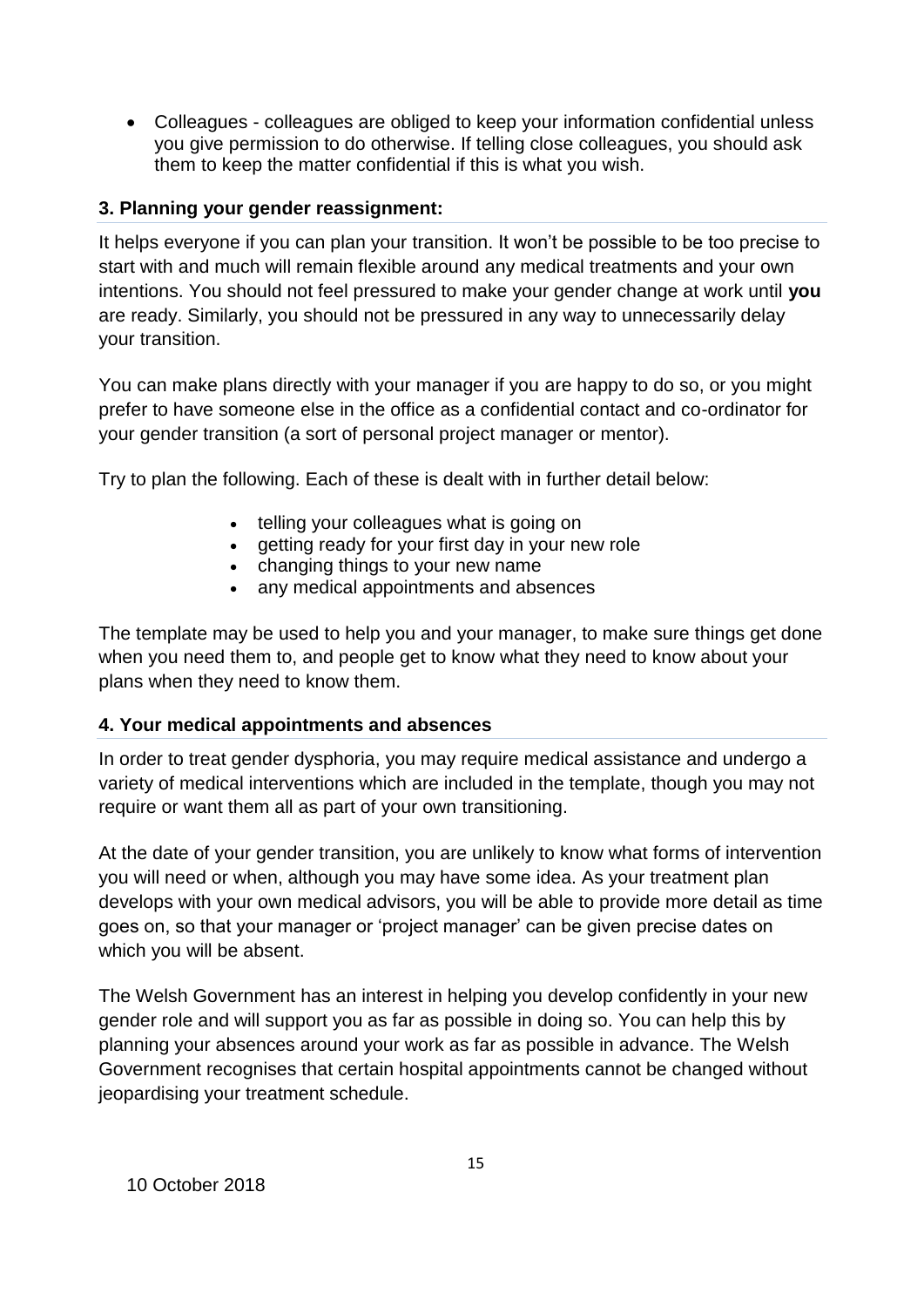The Welsh Government's policy and this guidance on transitioning absences provides for special leave to cover such absences up to a limit, but only where the absence is directly arising from the transitioning process. Time off for the absences that result from these causes should be dealt with as set out in the guidance. Please refer to this (above) for more information, including a list of the types of absence that are regarded as arising as a result of transitioning.

## **5. Telling your colleagues what is going on**

At some stage you will need to tell your colleagues what is happening to you. Your manager or project manager will help you here. Only tell your colleagues when you are sure you are ready. It is impossible to cover all the possible courses of action, but here are a few ideas to help you work out an approach that will suit you:

- **tell people face-to-face individually or in groups.** You may want to tell people your news personally, particularly if they are close colleagues. But it can be emotionally stressful.
- **ask your manager/mentor to tell people for you.** Your manager/mentor could tell people you work with, in a group or at their own team meetings. The content of such news should always be agreed with you first, and the occasion agreed by you as appropriate. (But do remember, your manager may find it difficult to tell people without your help.)
- **use photos.** At this stage you'll still be at work in your old role, and people may not have met you in your new identity. If you have good photos of how you look in your new role, this may help people envisage the new you.
- **pass on your news in other ways.** You could for example use an office newsletter, intranet site or e-mail to let people know, but you should discuss and agree with your manager beforehand what you wish to do.
- **carry out awareness sessions.** These could be arranged to inform colleagues of the background to your condition. Experienced trans people from PRISM or other support networks may be able to assist if required. You do not have to present the session yourself. Your colleagues should know that PRISM can support them also.
- **answering questions.** People will be naturally curious and may ask intrusive questions. It is helpful for people to be well-informed about what is going on, but it is up to you what you feel you wish to tell people and when.

Whilst some colleagues may ask inappropriate questions due to a lack of knowledge, the Welsh Government will not tolerate discrimination or harassment on the grounds of transitioning and will treat a complaint of discrimination on these grounds seriously.

If you feel that continued mistakes amount to harassment you should initiate proceedings under the Dignity at Work policy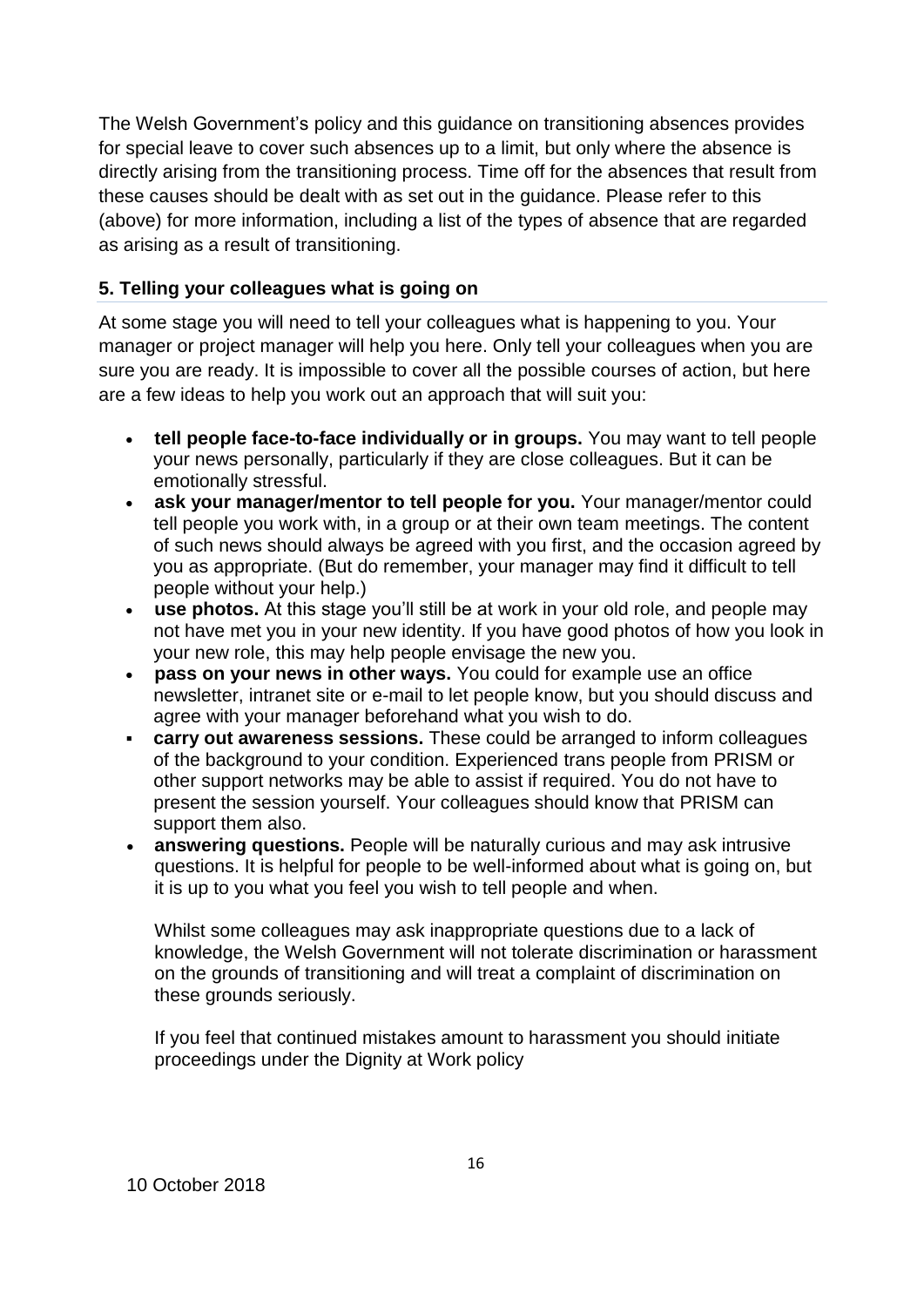**using the grapevine.** At some stage, your news **will** become common knowledge and you may be the subject of gossip. Some people use this as a convenient way of spreading their news beyond their close colleagues, but you may find it offensive if some of the gossip is ill-informed. Clear early communications of the types mentioned above may help combat this.

## **6. Getting ready for your first day in your new role**

This will be your first real day at work, when you arrive in your new identity. You can then expect people to treat you in your new identity, to use the toilet, changing and shower facilities appropriate to your new gender and for people to call you by your new name. You will hope for lots of support from your colleagues, but most of all, it is up to you.

- **When will it be?** At some stage you will need to decide when you'll start work in your new gender. You may discuss this with your medical advisor/counsellor, and also with your manager/project manager in making your decision. You will need to tell your colleagues when to expect you (see 5 above).
- **Changing your records** There are some things you need to change before you start work in your new role, but others can wait - look at 7 below for more detail.
- **Shedding your old identity**. It may be helpful to plan your first day after a natural break, such as a weekend or a holiday. This does help work colleagues to see the old and new Gender Role person as two separate people to some extent. Saying goodbye to the old gender role person can be a little like a bereavement, for you or colleagues. It's important to allow work colleagues a little time, if only a couple of days, to come to terms with the permanent loss. However, people should be encouraged to be happy for you and perhaps celebrate the occasion of your first day at work, as something akin to your birthday.
- **Do you need a change of role?** Your work may involve you in meeting people or talking on the phone. You may or may not feel confident enough to carry out these duties in your new gender from the outset. You should discuss this point with your manager as early as possible if you feel you may need a temporary change of role, but you should not be pressured to change your role if you feel this is unnecessary.
- **Are you ready?** Starting work in your new gender can be challenging. You may feel people are staring at you and you may feel uneasy about actually coming into work on your first day. Do not start in your new role until you are ready. A colleague may be willing to bring you in on your first day if this helps.
- **Is your wardrobe ready?** Your need will depend on the sort of work you do, but all staff are generally be expected to attend the office suitably attired, be it casual or smart. Bear in mind that staff have to last the whole day and get home again, so should choose clothing and footwear that they feel comfortable with and that is also suitable for both work and travel. If you would likehelp with your appearance, is there anyone at work who might help you out?
- **Are your colleagues ready?** You might wish to meet people in your new role outside the office before you first come in for work, perhaps for lunch or at a social function. These might be colleagues who have agreed to support your transition in some way.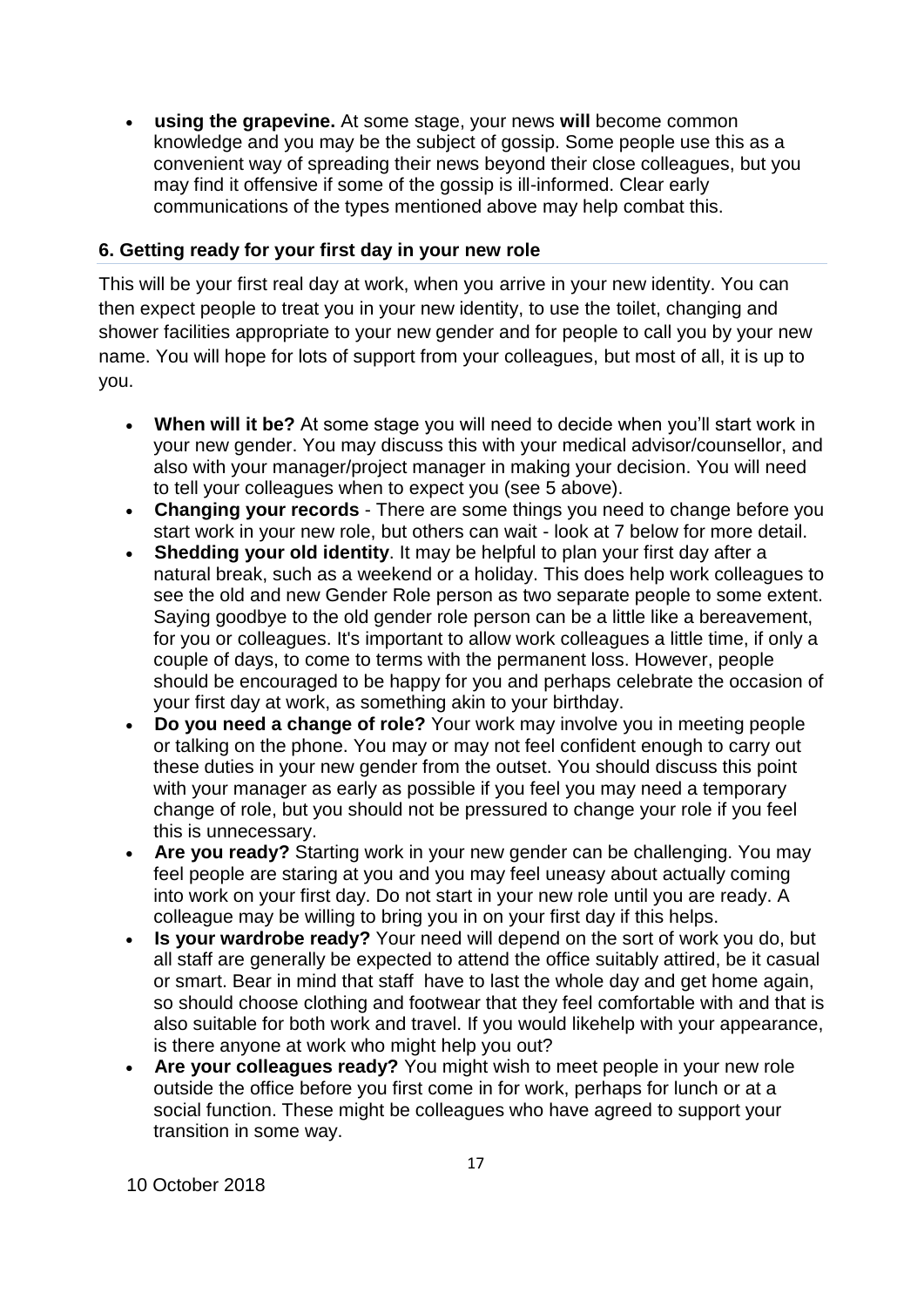- **Can you get into work OK?** Make sure you have your travel and work pass organised before your first day to avoid any unnecessary problems on your way to work.
- **Use of facilities.** Welsh Government recognises that employees know how to choose the facilities that match their gender identity. . Employees cannot be asked to use alternative facilities, such as the accessible or gender neutral toilet.
- **The Media**: Sometimes the media take an interest in transitioning. If you are approached by the media about your role in the Welsh Government, do **not** talk to them. You should refer them to the Communications Team, and then immediately inform your manager/project manager and ask them to advise the Communications Team that an approach has been made to you.

## **7. Changing records and so on into your new identity**

You will also face the task of changing all your records. Some you need to do before or on your first day. Others can be done afterwards.

- **your travel pass & photo:** do this before your first day, to avoid embarrassment on your journey in to work.
- **your work pass & photo:** if you can't come in before your first official day at work to get your new pass with a photo of you in your new identity, arrange for someone to escort you into your building on your first day and to organise your new pass as soon as possible You should keep your photo updated to reflect changes that might affect people that need to recognise you.
- Your Business Directory photo when you have your security pass re-issued, you should request the Business Directory mailbox to update your photo there.
- **your name:** you will need to change your name on name badges, telephone lists, letter templates and all sorts of things in your office. You will also need to let your colleagues know by what name you are to be called. Your manager/project manager and awareness sessions should ensure that your colleagues are aware of the need to use your new name and the pronouns appropriate to your new role. But they might forget sometimes, particularly to start with! Please allow people time to adjust.
- **your e-mail:** the ICT Helpdesk will be able to set up a new e-mail address for you in your new name while retaining access to the old e-mail address for a temporary period until people stop sending mail to your old named account. The Corporate Shared Service Centre will intervene to ensure this process is carried out as quickly as possible including arranging new log-in details
- **Please note your payroll number and HR Self Service (previously U-Access) number will remain unchanged.**
- **your HR and pay records, including iPayview:** contact the Corporate Shared Service Centre to ensure that all the necessary changes are made to your records.
- **Your SAP username**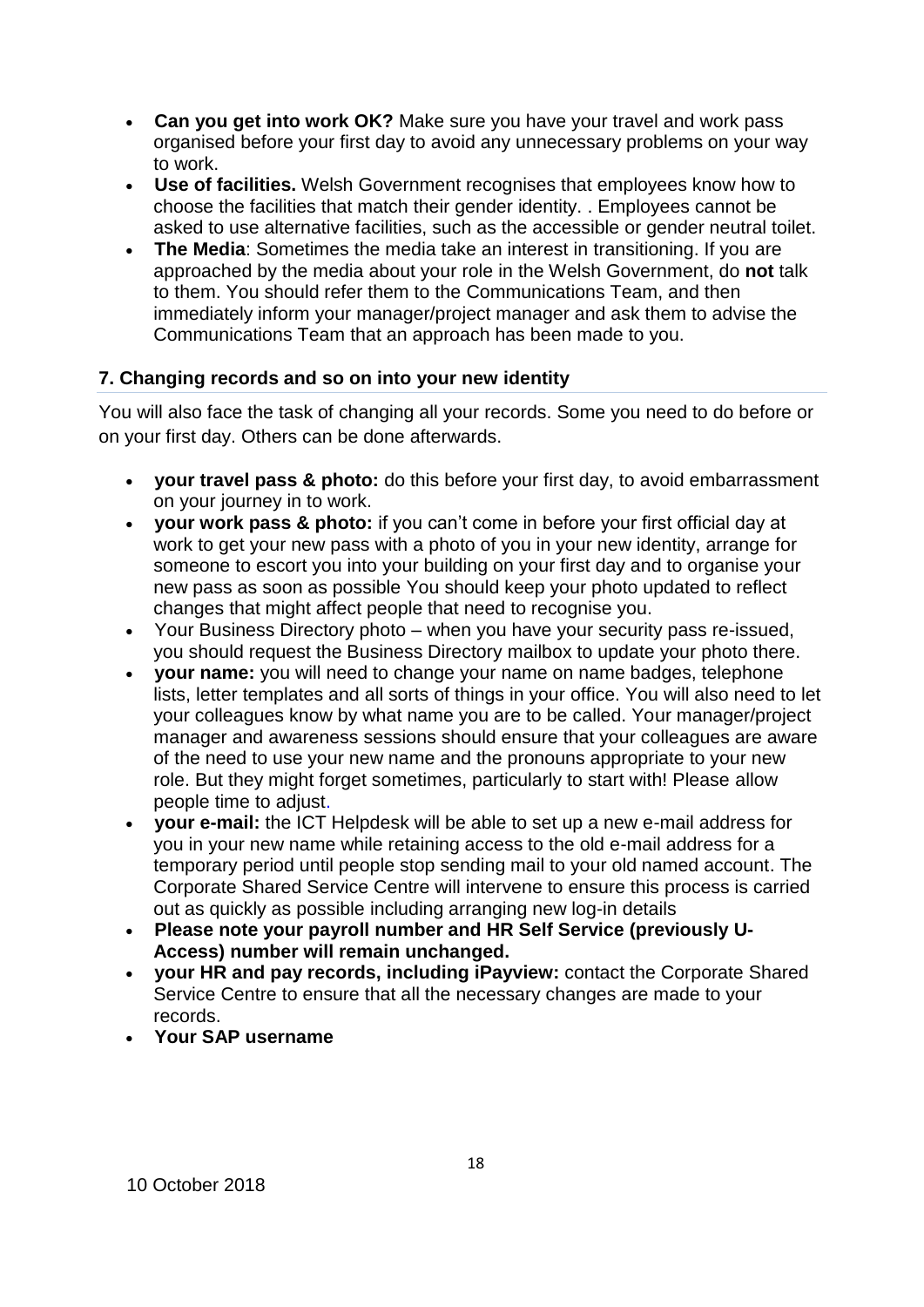- **your pension record:** until you obtain recognition in your acquired gender under the provisions of the Gender Recognition Act, your pension entitlement will remain that of your birth gender, which currently affects, for example, the cost of Additional Voluntary Contributions You should write to the [Corporate Shared](mailto:SharedServiceHelpdesk@gov.wales)  [Service Centre](mailto:SharedServiceHelpdesk@gov.wales) to inform them of your change of name and title, even if you are not changing your legal gender. If you are married and intend to remain so, it may be worth submitting your marriage certificate at the same time, to ensure that no difficulties arise over your spouse's entitlement should you die.
- **8.** If you are using the template below as a planning document for your own personal use, don't forget to keep your plan up to date.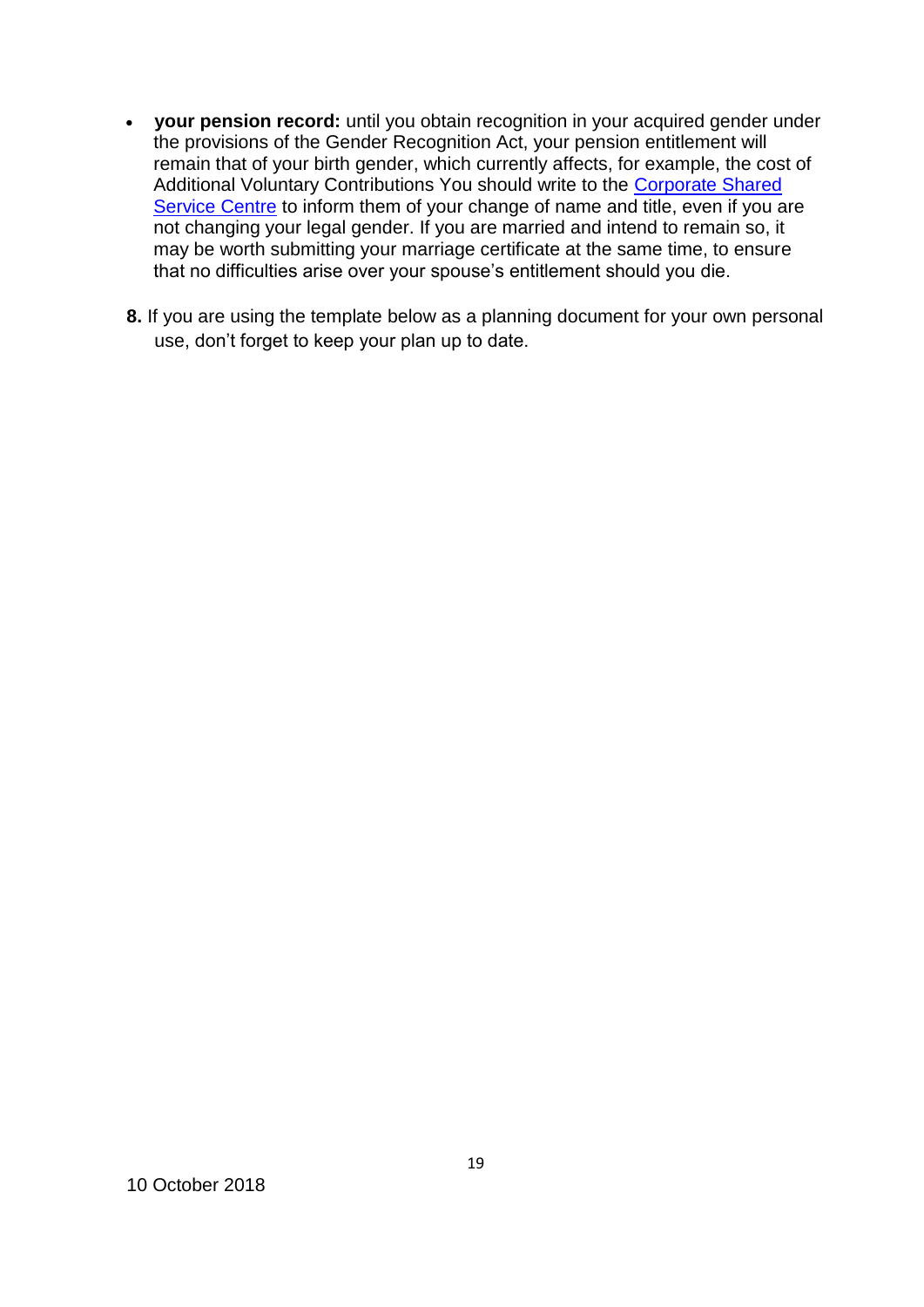## **GENDER TRANSITION TEMPLATE:**

|                                                                                          | What, who or how? | When? |
|------------------------------------------------------------------------------------------|-------------------|-------|
| 1. Information before you disclose<br>your intentions:                                   |                   |       |
| Have you read the Welsh<br>Government's policy and guidance on<br>transgender employees? |                   |       |
| 2. Telling people about your<br>situation. Who have you told:                            |                   |       |
| <b>HR</b>                                                                                |                   |       |
| Your manager/mentor                                                                      |                   |       |
| Close colleagues                                                                         |                   |       |
| Your union rep                                                                           |                   |       |
| Anyone Else                                                                              |                   |       |
| 3. Planning your transitioningt:                                                         |                   |       |
| Your new name (in full) including<br>title                                               |                   |       |
| Your office                                                                              |                   |       |
| Name of line manager                                                                     |                   |       |
| Name of confidential<br>contact/project manager                                          |                   |       |
| Medical advisor's name                                                                   |                   |       |
| Medical advisor's contact phone<br>number                                                |                   |       |
|                                                                                          |                   |       |
| 4. Appointments and absences<br>directly related to transitioning                        |                   |       |
|                                                                                          |                   |       |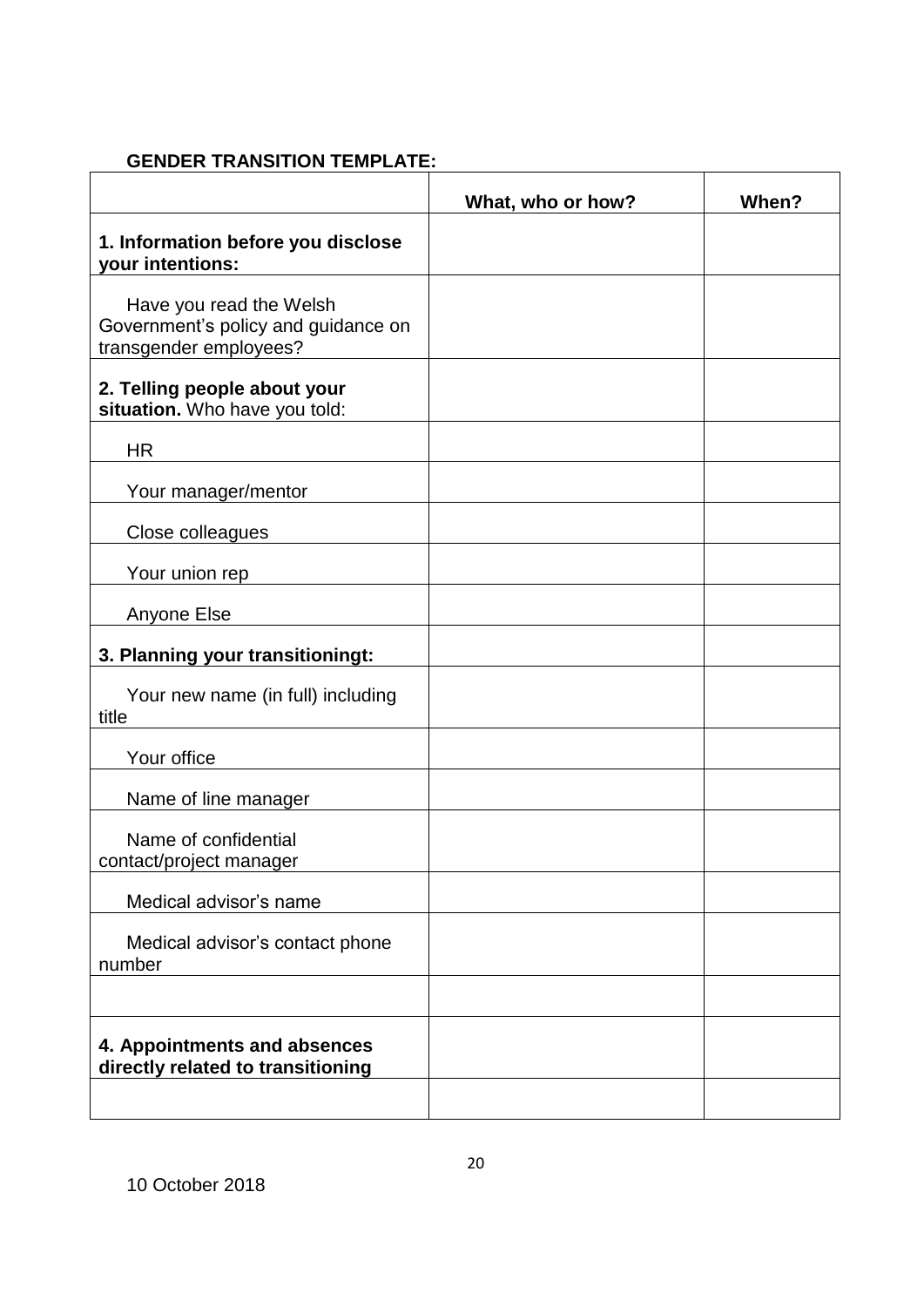| 5. Telling your colleagues what is<br>going on                 |  |
|----------------------------------------------------------------|--|
| Tell people face-to-face individually<br>or in groups          |  |
| Ask your manager or project<br>manager to tell people for you. |  |
| Use photos                                                     |  |
| Pass on your news in other ways                                |  |
| Carry out awareness sessions                                   |  |
| Answering questions                                            |  |
| Using the grapevine                                            |  |
|                                                                |  |
| 6. Getting ready for your first day in<br>your new role        |  |
| When will it be?                                               |  |
| Do you need a change of role?                                  |  |
| Are you ready?                                                 |  |
| Is your wardrobe ready?                                        |  |
| Are your colleagues ready?                                     |  |
| Can you get into work OK?                                      |  |
| The Media                                                      |  |
|                                                                |  |
| 7. Changing everything into your<br>new identity               |  |
| Your travel pass & photo                                       |  |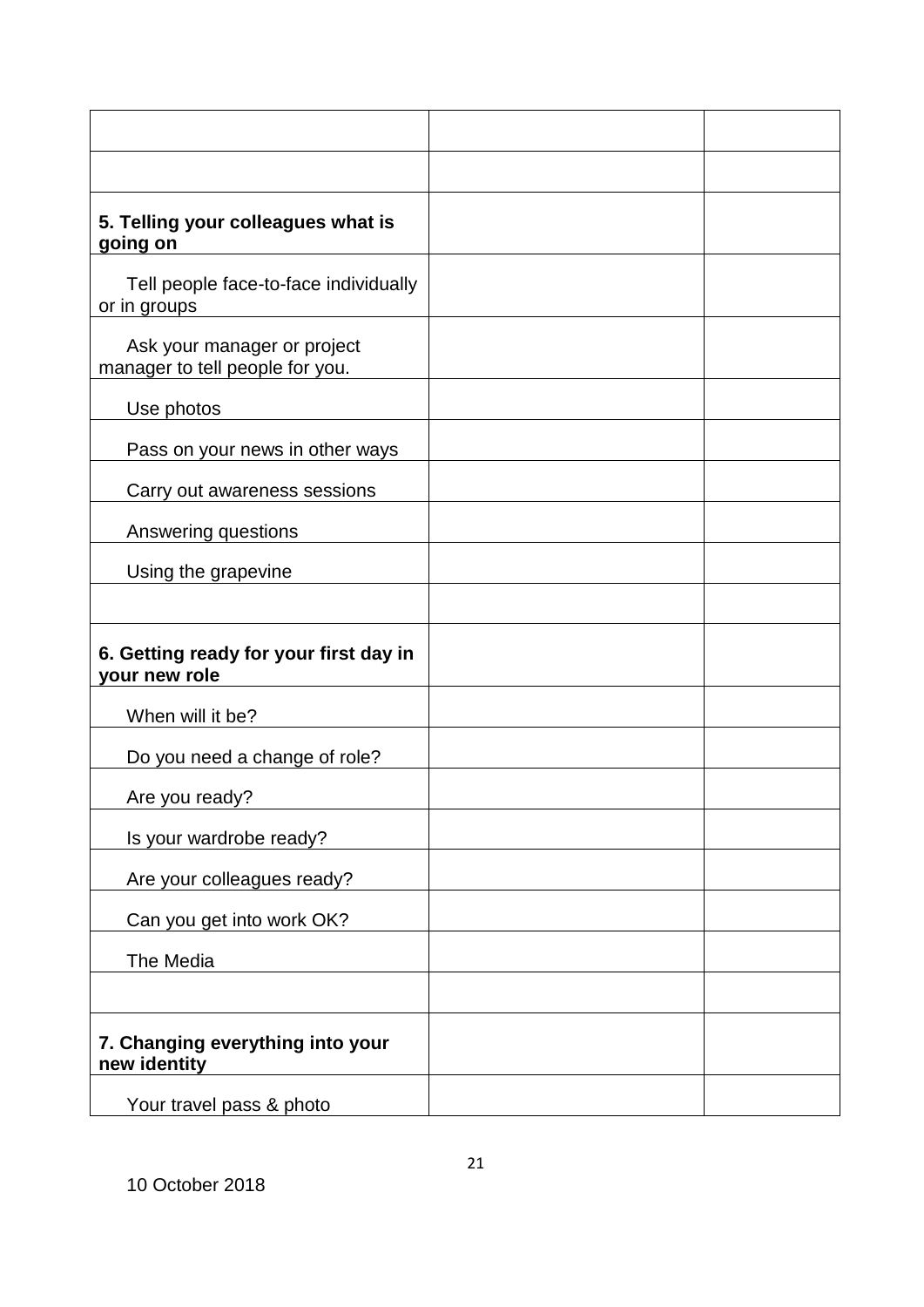| Your work pass & photo        |  |
|-------------------------------|--|
| Your Business Directory photo |  |
| Your name (including title):  |  |
| do your colleagues know it?   |  |
| name badges                   |  |
| telephone lists               |  |
| letter templates              |  |
| what else?:                   |  |
|                               |  |
|                               |  |
|                               |  |
| Your e-mail                   |  |
| Your HR records               |  |
|                               |  |
| Your pay records              |  |
| Your SAP username             |  |
| Your pension record           |  |

\*Medical appointments may be recurring at regular intervals. You will first want to identify which ones are likely to apply to you. Eventually you will get your first appointment. After that, you should be able to let your manager/project manager know:

- the likely frequency of appointments of this type
- whether you need official time off to attend them
- if you need official time off in order to travel to or from the appointment (which may itself have been arranged outside of work time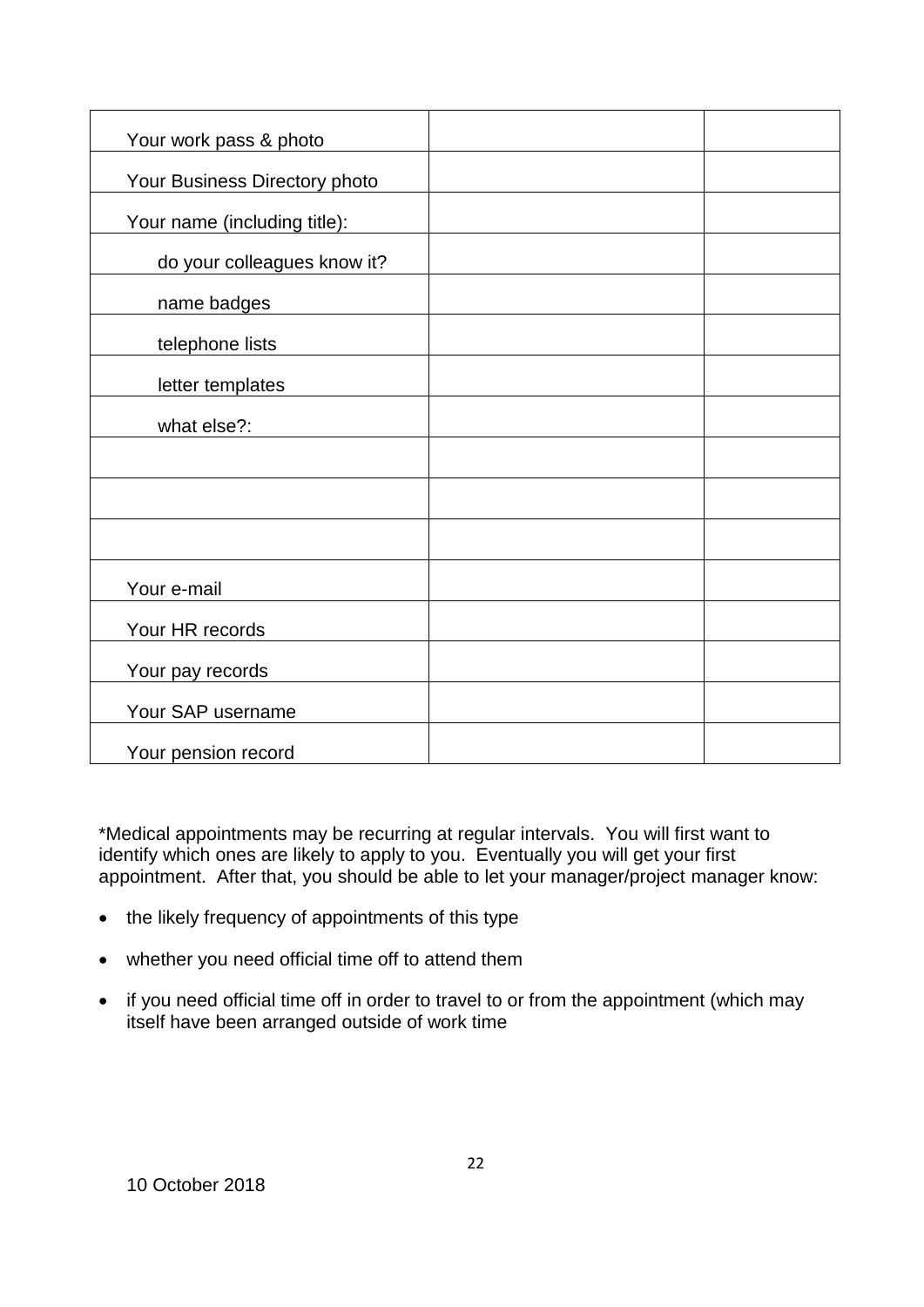### **CHANGES TO RECORDS RESULTING FROM TRANSITIONING**

You will need to arrange for all your records to be changed. Some you need to do before or on your first day. Others can be done afterwards.

- Your travel pass & photo: do this before your first day, to avoid embarrassment on your journey in to work.
- Your work pass & photo: if you can't come in before your first official day at work to get your new pass, arrange for someone to escort you into your building on your first day and to organise your new pass as soon as possible
- Your Business Directory Photo. Email the [Business Directory mailbox](mailto:businessdirectory3@gov.wales) to ask them to update your entry when you have a new security pass photo taken.
- Your name: you will need to change your name on name badges, telephone lists, letter templates and all sorts of things in your office. You will also need to let your colleagues know by what name you are to be called. Your manager/project manager and awareness sessions should ensure that your colleagues are aware of the need to use your new name and the pronouns appropriate to your new role. But they might forget sometimes, particularly to start with. If you feel that continued mistakes amount to harassment you initiate proceedings under the Dignity at Work policy.
- Your e-mail: the ICT Helpdesk (xxxxxxxxxx) will be able to set up a new e-mail address for you in your new name while retaining access to the old e-mail address for a temporary period until people stop sending mail to your old named account. Also see [MyIT.](https://welshgov-myit.onbmc.com/ux/myitapp/)
- Your HR records<sup>3</sup>: Make sure the Corporate Shared Service Centre (CSSC) knows when you want to start using your new name. The CSSC will advise the HRIS Team and will update Snowdrop records as necessary. **Please note your payroll number and HR Self Service (previously U-Access) number will remain unchanged.**

 $\overline{a}$ 

<sup>&</sup>lt;sup>3</sup> Note re: HR Self Service (previously U-ACCESS) – Under 'My personal Details' and 'More'(in line at top of page) and 'Diversity Data' there is the question ' Is your gender identity the same as the gender you were assigned at birth' which can be completed along with other Diversity data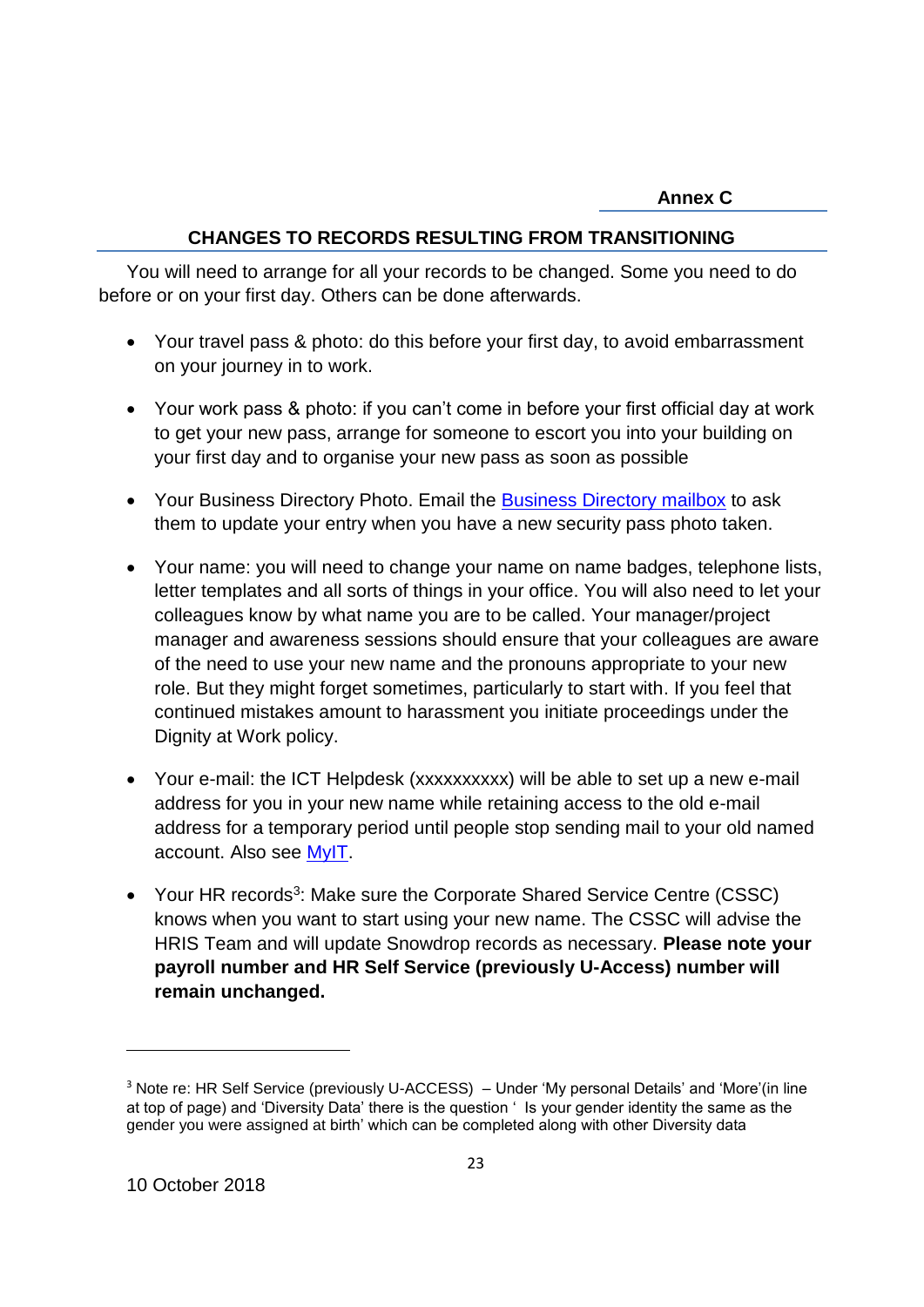- Your SAP username Contact the ERP Helpdesk to request a change of username to reflect any changes of name associated with gender transitioning
- Your pension record: you should write to the Corporate Shared Service Centre for the attention of the Pensions Manager if:

(i) you **do not** hold a Gender Recognition Certificate but you have assumed a different gender and/or are known by a different name. The Pension Administrators will update your records and correspond with you in your new name and title. Your pension entitlement will be calculated in the gender assigned to you at birth.

(ii) you **do** hold a Gender Recognition Certificate. The CSSC will arrange for your records to be updated to reflect your new legal gender. A change in gender may have an impact on different pension elements, for example Widow(er)'s Pension Scheme Contributions, Actuarial factors, buying Added Years (Added Pension) and Spouse's benefits. It is therefore very important that you contact the CSSC to eliminate the possibility of any problems when you finally leave the Welsh Government.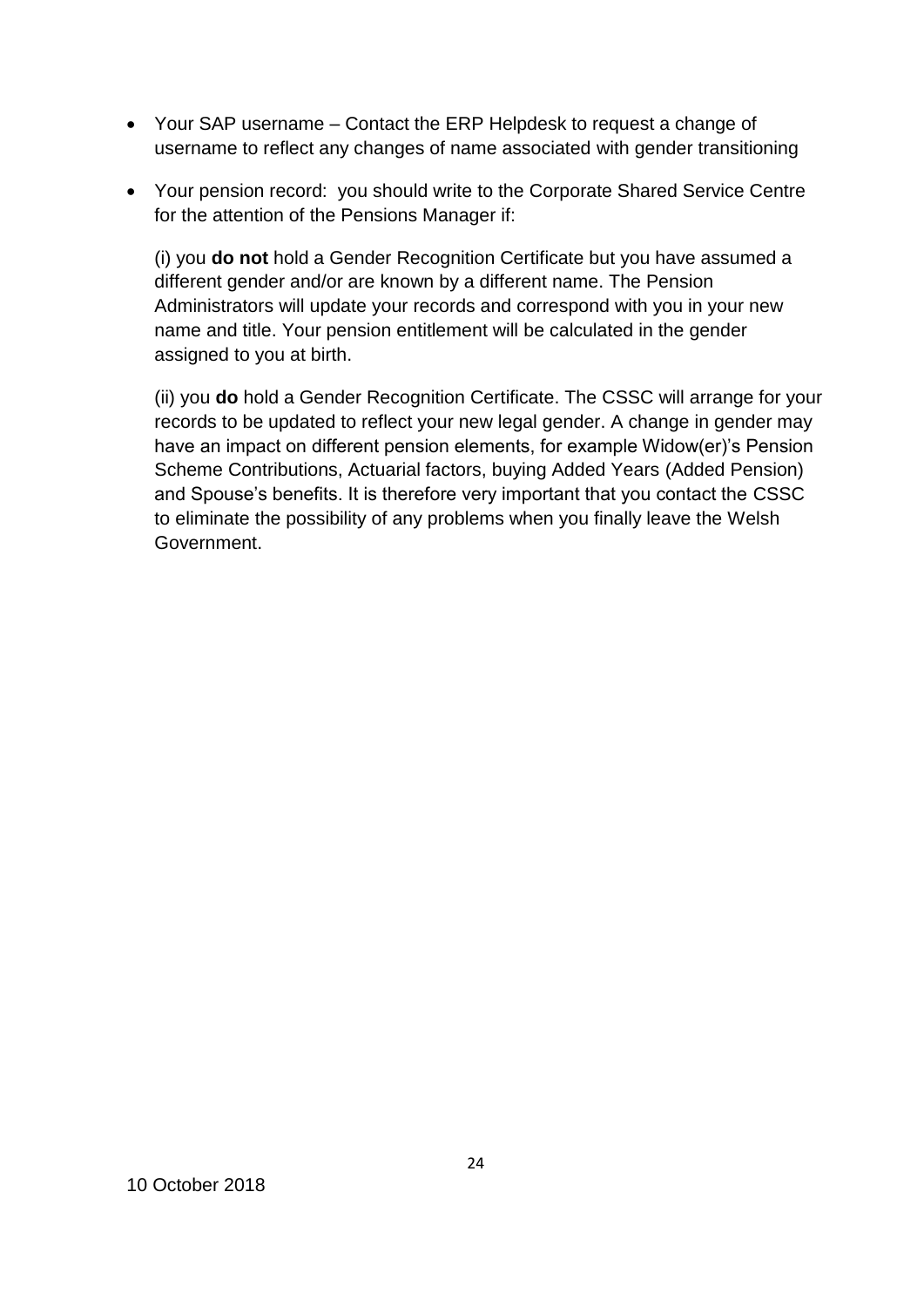### **GLOSSARY OF TERMS**

**Assigned gender** – this is the gender that a person is allocated at birth

**Acquired gender** – this is the gender that a person identifies with and is different to that which they were assigned at birth

**Equality Act 2010** – legislation which outlaws discrimination on the basis of gender reassignment

**Gender dysphoria -** Gender dysphoria is a condition where a person experiences discomfort or distress because there is a mismatch between their assigned gender and gender identity.

**Gender reassignment** – the process by which an individual changes their perceived gender, with the intention that it is permanent. This may, or may not involve medical intervention or surgery.

**Gender Identity** - a person's internal perception and experience of their gender. The best evidence indicates that components of this appear to arise during late pregnancy or early years.

**Gender Recognition Act 2004** – legislation which enables a transsexual person to legally alter their birth certificate so that they can enjoy specific rights and responsibilities appropriate to their acquired gender.

**Gender Recognition Certificate** – awarded to transsexual people by the Gender Recognition Panel to legally recognise the change to their gender.

**Gender Recognition Panel** – the body that assesses applications from transsexual people for legal recognition of the gender in which they now live.

**Intersex** - Intersex people have some aspect of their physical [sex](http://nonbinary.org/wiki/Sex) that is inconsistent with conventional ideas of male and female sex (such as in chromosomes, hormones, and/or internal or extermal sex organs), and is either present from birth or apparent later on, often at puberty

**Non Binary -** is an [umbrella term](http://www.nonbinary.org/wiki/Umbrella_term) covering any [gender identity](http://www.nonbinary.org/wiki/Gender_identity) that doesn't fit within the [gender binary.](http://www.nonbinary.org/wiki/Gender_binary) The label may also be used by individuals wishing to identify as falling outside of the gender binary without being any more specific about the nature of their gender

**Trans** – an umbrella term that used by those who identify as transgender, transsexual or cross-dressers (transvestite).